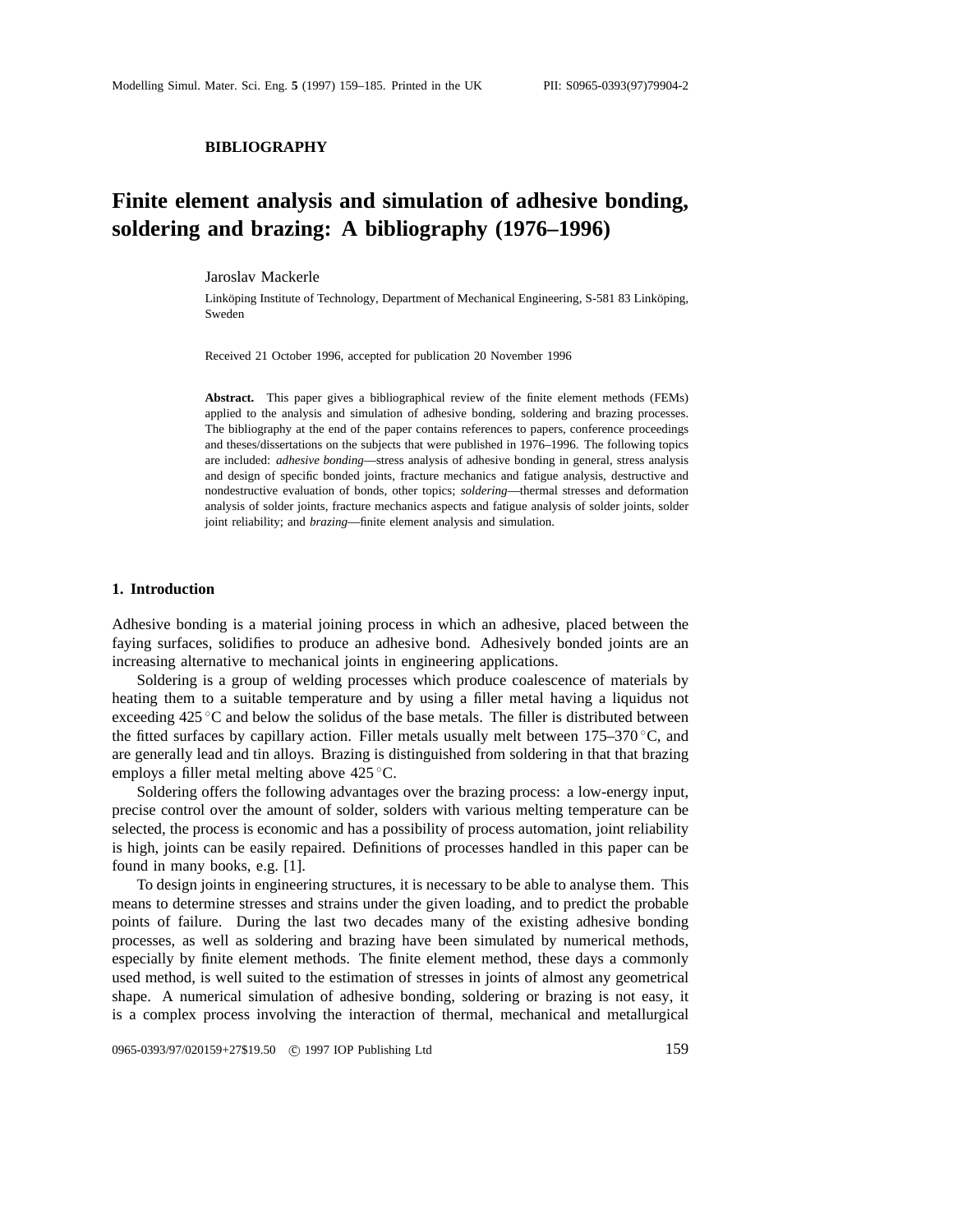phenomena; the mechanics of material interfaces is still a challenge to researchers working in the field of mechanics of solids.

This paper gives a review of published papers dealing with finite element methods applied in the areas of adhesion bonding, soldering and brazing, respectively. For a more efficient information retrieval, the lists of references of papers published between 1976–1996 are divided into the following topics:

- adhesive bonding
- soldering
- brazing.

The paper is organized into two parts. In the first one each topic is reviewed and current trends in the application of finite element techniques are mentioned. The second part contains appendices A and B. Appendix A lists papers published in the open literature for the period 1976–1996 on the subjects presented above. References have been retrieved from the author's database, MAKEBASE [2, 3]. Appendix B explains abbreviations used in the reference listings. Readers interested in the finite element literature in general are referred to [4] or to the author's Internet Finite Element Books Bibliography (http://ohio.ikp.liu.se/fe/index.html).

The range of applications of finite element methods in the areas of adhesive bonding, soldering and brazing is wide and cannot be presented in a single paper; therefore the aim of this review is to give the reader an encyclopaedic view on these subjects. For a literature review on finite element analysis and simulation of welding the reader is referred to the author's earlier review paper [5].

# **2. Finite elements and adhesive bonding**

Adhesive bonding of components made up of metallic, composite and ceramic materials has received an increased interest in structural applications in the standard industries as well as in advanced technology ones, including mechanical, civil and electrical engineering, automotive and aircraft industry, aeronautics, electronics, biomechanics, etc. Adhesive bonding allows a more homogeneous stress distribution in joints than the other joining techniques. It offers weight savings and the stability of the physical and mechanical properties of the adherends. Adhesive bonding does not modify the materials assembled and improves the fatigue durability.

Structural adhesives are generally thermosets such as epoxy, acrylic, polyurethane and phenolic adhesives. They exhibit time-dependent properties. Adhesive joints can fail after prolonged periods of time at loads below quasi-static fracture loads (creep rupture, static fatigue).

There are many types of adhesive joints: lapped, scarf, bevel, peel, butt, butt-strap joints, etc. Linear and nonlinear finite element analyses have been carried out on different types of adhesive joints, and the adhesive effective stresses and strains have been evaluated. To make a correct analysis it is important to account for: differences in the basic mechanical properties, hygrothermal behaviour, the occurrence of high stress gradients in certain regions of the joint. The adhesive layer is thin compared with the thickness of the adherends. A fine mesh in these areas is required so the number of degrees of freedom in a joint is rather high. A full finite element analysis should include, first of all, the effects of bending, adherend shear, end effects and nonlinear behaviour of the adhesive. The supposed best results of the analysis will be achieved by nonlinear finite element analyses where both material and geometrical nonlinearities are considered.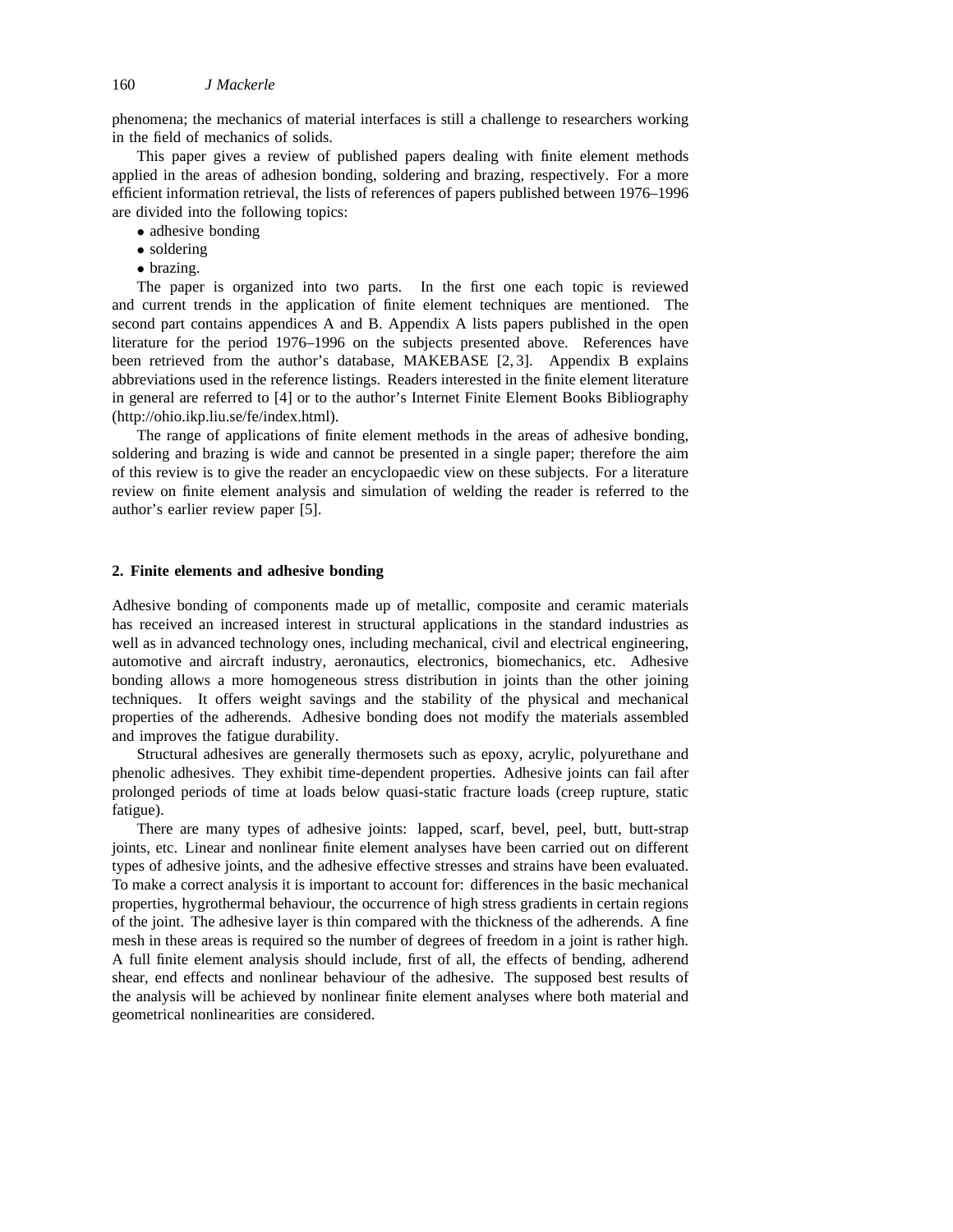Durability of joints is a major concern when components are designed utilizing classical or newly developed materials. A strong emphasis is placed on quantification of the structural loads and stresses. Here the finite element techniques take their important role. Predictions have also to be made of the likely points of failure. Adhesive bonded joints contain inherent defects from their manufacture. From these defects the crack initiation starts and leads later to failure of the assembly. The fracture strength of adhesive joints depends on a number of factors and their combinations—e.g. adhesive type, cure cycle, adherend type, bondline thickness, etc. The energy release rate at the onset of cracking has been found to uniquely characterize the fracture resistance of adhesive joints.

Failure of an adhesive bonded joint can be interfacial (adhesive) and cohesive. Adhesive failure occurs at the interface between an adhesive and an adherend, and fracture surfaces are comparatively smooth. The cohesive fractured surfaces are complex where the crack propagates within the adhesive layer.

A growing number of applications of bonded joints require improved methods for their testing and control to evaluate their behaviours. Destructive tests are performed to appraise the mechanical performance of adhesive bonded joints. These joints are constrained by a specific type of loading. A great variety of test geometries and specimens are used to obtain adhesive properties and strength of adhesive joints. The measured parameters are the load and strain needed to create failure. The finite element method is used to model and evaluate the experimental work. Several experimental test methods are known for testing adhesive joints under various loading conditions: lap shear joints (single or double), tensile butt joints, floating roller peel, T-peel, wedge tests, etc. The most widely used test is the single lap joint configuration. Another experimental method based on Moire interferometry can give detailed *in situ* information on the strain field in the adhesive joint. Development of laser measurement techniques provides an accurate point-by-point measurement of displacements in the adherend and adhesive bonded joint.

Over the last decade considerable effort has been spent in order to develop adhesively bonded repairs (i.e. fibre composite patches, bonded steel sleeves) to increase the fatigue life of structures/components. A significant reduction in the stress intensity factors can be achieved. Also interleaving techniques have been used. Interleaving means adding a tough adhesive interlayer between plies by which the delamination resistance of composite laminates may be enhanced.

Presented references on adhesive bonding joints listed in appendix A are divided into the following topics:

- stress analysis of adhesive bonding in general
- stress analysis and design of specific bonded joints
- fracture mechanics and fatigue analysis
- destructive and nondestructive evaluation of bonds
- other topics.

#### *Stress analysis of adhesive bonding in general*

Topics included: fundamentals and review of adhesion bonding; relationship between adhesion and mechanical properties; the mechanics of bonded joints; 2D and 3D linear and nonlinear finite element analyses; material and geometrical nonlinear analysis; viscoelastic and viscoplastic analysis; creep analysis; dynamic response of bonded joints; bonded joints under bending; influence of moisture diffusion and thermal loads; adhesive contact problems with debonding; stress distribution in an adhesive layer; design of bonded joints.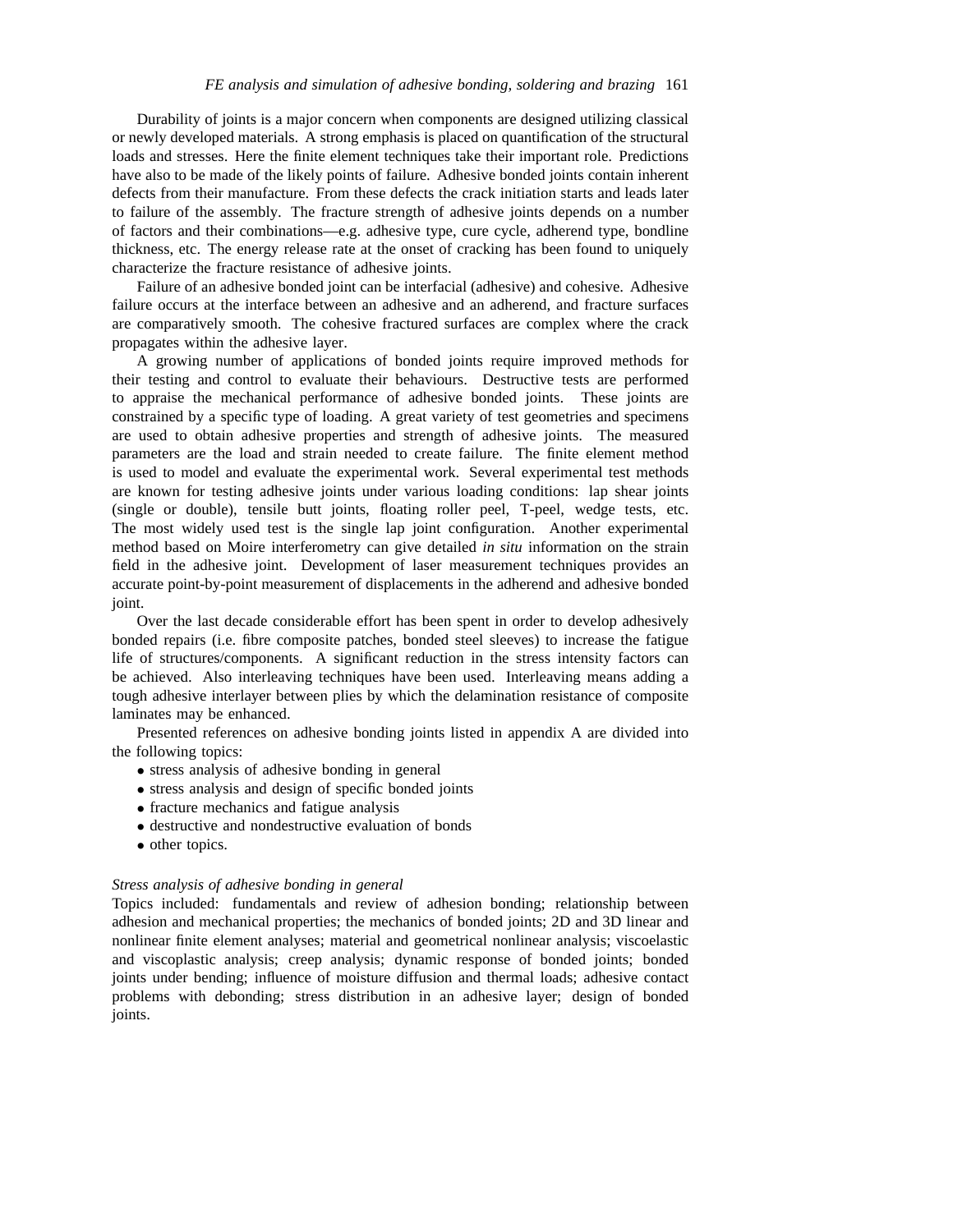# *Stress analysis and design of specific bonded joints*

Listed references in appendix A are each concerned with a specific type of adhesive bonded joint. The topics of the studies are: linear and nonlinear stress analysis; studies of mechanical behaviours; time-dependent mechanical behaviours; edge effect analysis; influence of mechanical and geometry variations on the behaviour of bonded joints; thermal performance in joints; shear stresses; interfacial stresses and deformations; extensional damping in joints; joints under impact loads; design of adhesively bonded joints.

Types of analysed joints: lap joints (single, double); tubular lap joints; lap shear joints; stepped lap joints; corner joints; containment corner joints; strap joints; butt joints; scarf joints; stepped scarf joints; T-shaped joints; L-shaped joints; double–doubler joints; adhesive shrink-fits.

Types of material: metal–metal; composite–composite; composite–metal; plastics– metal; aluminum structures; elastomers.

#### *Fracture mechanics and fatigue analysis*

The studies of strength and fracture toughness as well as fatigue life estimation of adhesive bonded joints are the subjects of this section. Specific topics included: linear and nonlinear 2D and 3D fracture mechanics; failure mode prediction; progressive failure; critical failure parameters; calculation of adhesive joint fracture parameters; crack initiation and propagation studies; moisture-assisted crack growth; crack–tip stress field; toughness of ductile adhesive joints; mode I, mode II and mixed mode fracture behaviour of adhesive joints; fracture energy release rates; effects of adhesive and adherend thickness; effects of tapering on the strength; effects of debonding; tensile strength; bending strength; torsional strength; impact strength; evaluation of the strength of a specific adhesive joint; thermal fatigue strength; local effects on the strength; fracture load prediction; J-integral computation; stress intensity factors for various types of bonding joints; fatigue crack propagation; fatigue life estimation; cohesive fatigue cracks; damage mechanics and models; parametric studies; strength design.

#### *Destructive and nondestructive evaluation of bonds*

Mechanical testing and computer modelling of adhesive bonded joints is the subject of this section. Pointers are given to the literature references dealing with evaluation and comparison between theoretical, numerical and experimental methods.

Some topics included: bond strength measurement; *in situ* testing of adhesive joints; effect of test speed on the strength of adhesive joints; impact strength measurement; measurement of peel stresses in adhesive joints; indentation debonding tests; strain measurements; fatigue life estimation; evaluation of test geometries; fibre–matrix adhesion in composites; testing of mechanical properties of adhesives.

Some experimental methods used: mechanical testing machines; cryogenic and thermal cycling; RF heating of adhesive joints; strain gage measurements; piezoelectric sensors; photoelasticity; laser-photoelasticity; Moire interferometry; ultrasonic techniques; neutron diffraction measurements.

#### *Other topics*

Topics included: finite element library—special elements, mixed finite elements, bondline elements, adhesive interface elements, adhesive plate elements, shear–spring elements, nonlinear joint elements, bond and singularity elements; adhesively bonded repairs; bonded repairs of timber structures; bonded repairs of composite structures; repair of fastener holes; adhesion techniques in orthopaedic and dental mechanics; software presentations.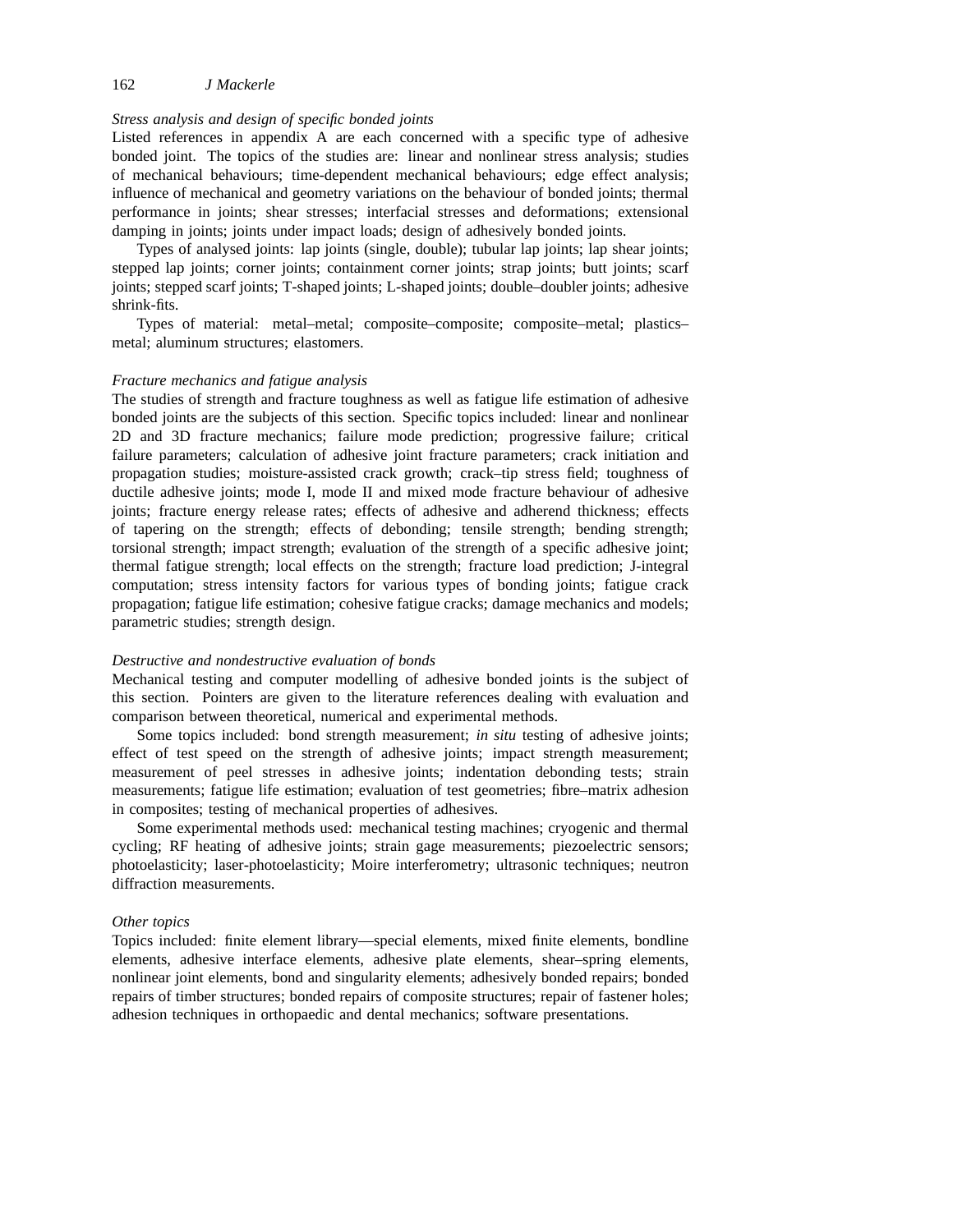# **3. Finite element analysis and simulation of soldering**

Soldering involves metallurgy, physics and chemistry in the interaction of the joint elements, the constitution of fluxes, the thermal chemistry involved in heating both fluxes and metals to the molten state, and the underlying thermodynamics and fluid dynamics in promoting formation of a soldered joint [1]. The different thermal and mechanical properties of the soldered materials develop a complex residual stress state especially in the joining area, where cracks can be initiated. The design of a product involving soldered joints must be evaluated to ensure that the joints are capable of carrying the applied loads for the expected lifetime of the product.

There are many types of soldered joints: lapped, T-joints, corner, flanged, butt, etc. Soldered joints are widely used in electrical engineering and electronics. Joint design has to provide electrical continuity and permanent strength between electronic components and leads. As can be seen in appendix A, most of the listed papers deal with the soldering process in connection with electronic packaging.

References of papers on finite element analysis and simulation of the soldering processes for the convenience of the reader are divided into the three following subcategories:

- thermal stresses and deformation analysis of solder joints
- fracture mechanics aspects and fatigue analysis of solder joints
- solder joint reliability.

# *Thermal stresses and deformation analysis of solder joints*

Some topics included: thermal stress analysis of solder joints; solder joints in a cyclic thermal environment; creep analysis; linear elastic and inelastic stress and deformation process modelling; plasticity models of solder joints; time and temperature-dependent inelastic deformation analysis; thermoviscoplastic deformation modelling; thermal stress ratchetting deformation; reflow soldering; laser soldering; wave soldering; solder-dropprinting process; physical properties of solders; metal–ceramic solder joints; evaluation of critical design parameters for solder joints; soldering device modelling; predicting shapes of solder joints; random vibration response of solder joints; strain sensitivity studies.

# *Fracture mechanics aspects and fatigue analysis*

Some topics included: fatigue life prediction; thermal fatigue analysis; effect of lead parameters on fatigue life of joints; creep-fatigue analysis; thermal fatigue damage; solder joint cracking; strength evaluation of solder joints; crack growth/propagation.

# *Solder joint reliability*

Some topics included: solder joint reliability analysis; reliability optimization; effects of voids on solder joint reliability; effects of solder thickness on solder joint reliability.

# **4. Finite element analysis and simulation of brazing**

Bonding between ceramics and metals by brazing has become an important technology. Braze-joined components yield high strengths and allow for applications at high temperatures. Ceramics as known have very good mechanical properties at high temperatures and high resistance to wear and corrosion, but they are brittle and make difficulty in machining. For the strength of brazed joints there are several important parameters such as temperature, time, pressure and atmosphere. The thermal mismatch of the components leads to the development of residual stresses during cooling from brazing to room temperature.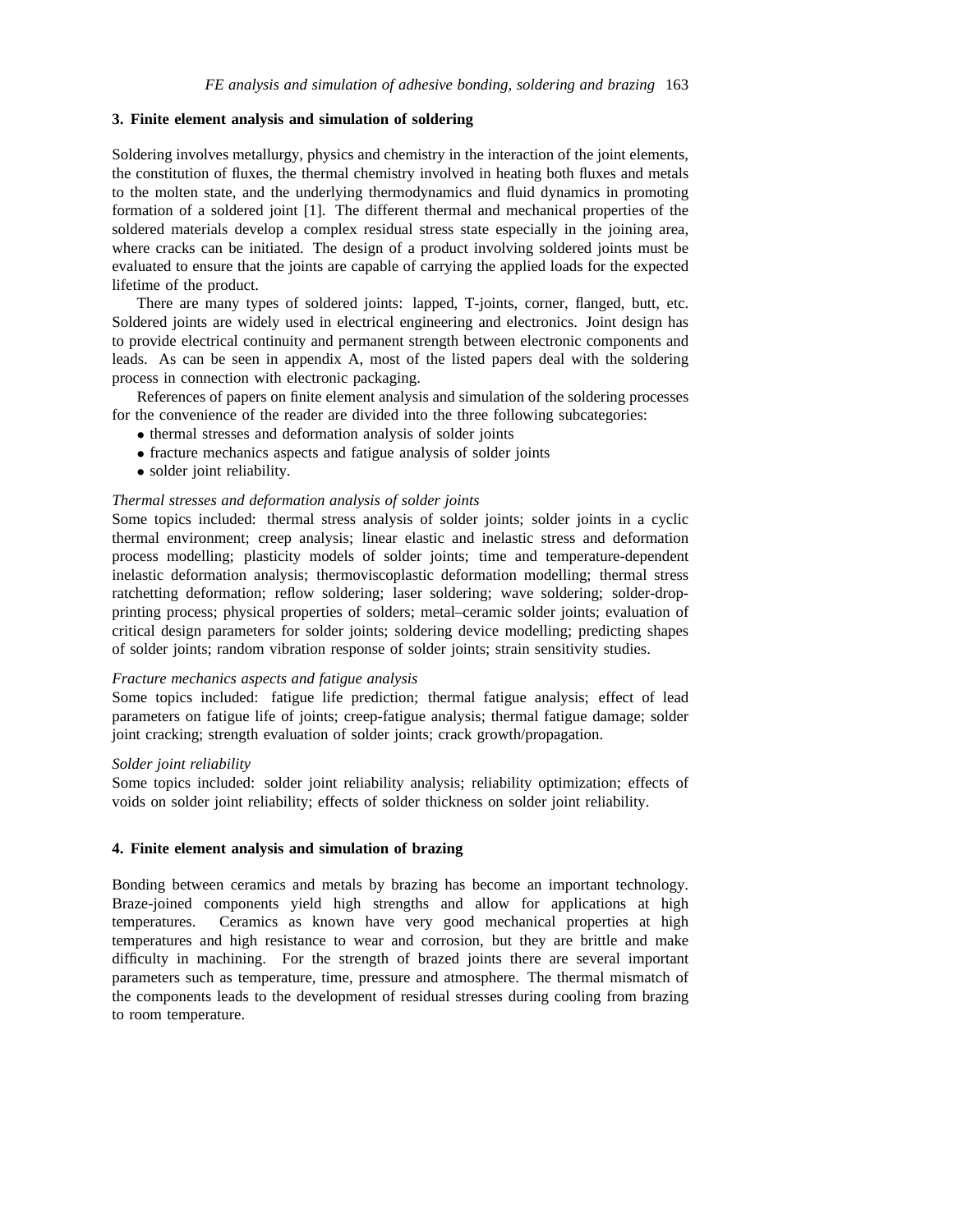Industrial applications of brazing range from structural components in heat engines to metal cutting tools, coatings in electronic devices, etc.

Experimental methods (i.e. neutron diffraction) are used together with finite element methods (temperature-dependent elastic–plastic analysis) first of all to measure/calculate these residual stresses. There are also studies of the effect of processing parameters on the bonding strength.

#### **Acknowledgments**

The bibliography presented in appendix A is by no means complete but it gives a comprehensive representation of different finite element applications on the subjects. The author wishes to apologize for the unintentional exclusion of missing references and would appreciate receiving comments and pointers to other relevant literature for a future update.

## **References**

- [1] Nippes E F *et al* (eds) 1983 *Metals Handbook, vol 6—Welding, Brazing and Soldering* Glossary (Metals Park, OH: ASM)
- [2] Mackerle J 1989 MAKEBASE, an information retrieval system in structural mechanics for main-frames and personal computers *Eng. Comput.* **6** 178–85
- [3] Mackerle J 1993 An information retrieval system for finite element and boundary element literature and software *Eng. Anal. Boundary Elem.* **11** 177–87
- [4] Mackerle J 1991 *Finite Element Methods, A Guide to Information Sources* (Amsterdam: Elsevier)
- [5] Mackerle J 1996 Finite element analysis and simulation of welding *Modell. Simul. Mater. Sci. Eng.* **4** 501–33

# **Appendix A. A bibliography (1976–1996)**

This bibliography provides a list of literature references on finite element applications in adhesive bonding, soldering and brazing. Presented listings contain papers published in scientific journals, conference proceedings, and theses/dissertations retrospectively to 1976. References have been retrieved from the author's database, MAKEBASE. The COMPENDEX database, Metals Abstracts and Applied Mechanics Review have also been checked. Presented references are grouped into the same sections as listed in the first part of this paper.

The emphasis of this bibliography is to list, first of all, papers published in various international journals. There have been numerous national and international conferences and symposia held worldwide but the conference proceedings are a source of neverending bibliographical confusion. No review on conference proceedings can ever be comprehensive but some conferences have been examined and a selection of references thereto is also presented in this paper. The main criticism of conferences is that the material presented is often a repetition of what is published elsewhere in the literature, and the complaint of an uneven quality of papers is also often heard. Surveys have shown low usage of published conference proceedings in practice. Also, many of the important conference papers are published afterwards in an edited version in international journals.

References are not arranged chronologically but are sorted in each category alphabetically according to the first author's name. If a specific paper is relevant for several subject categories, the same reference can be listed under all relevant section headings.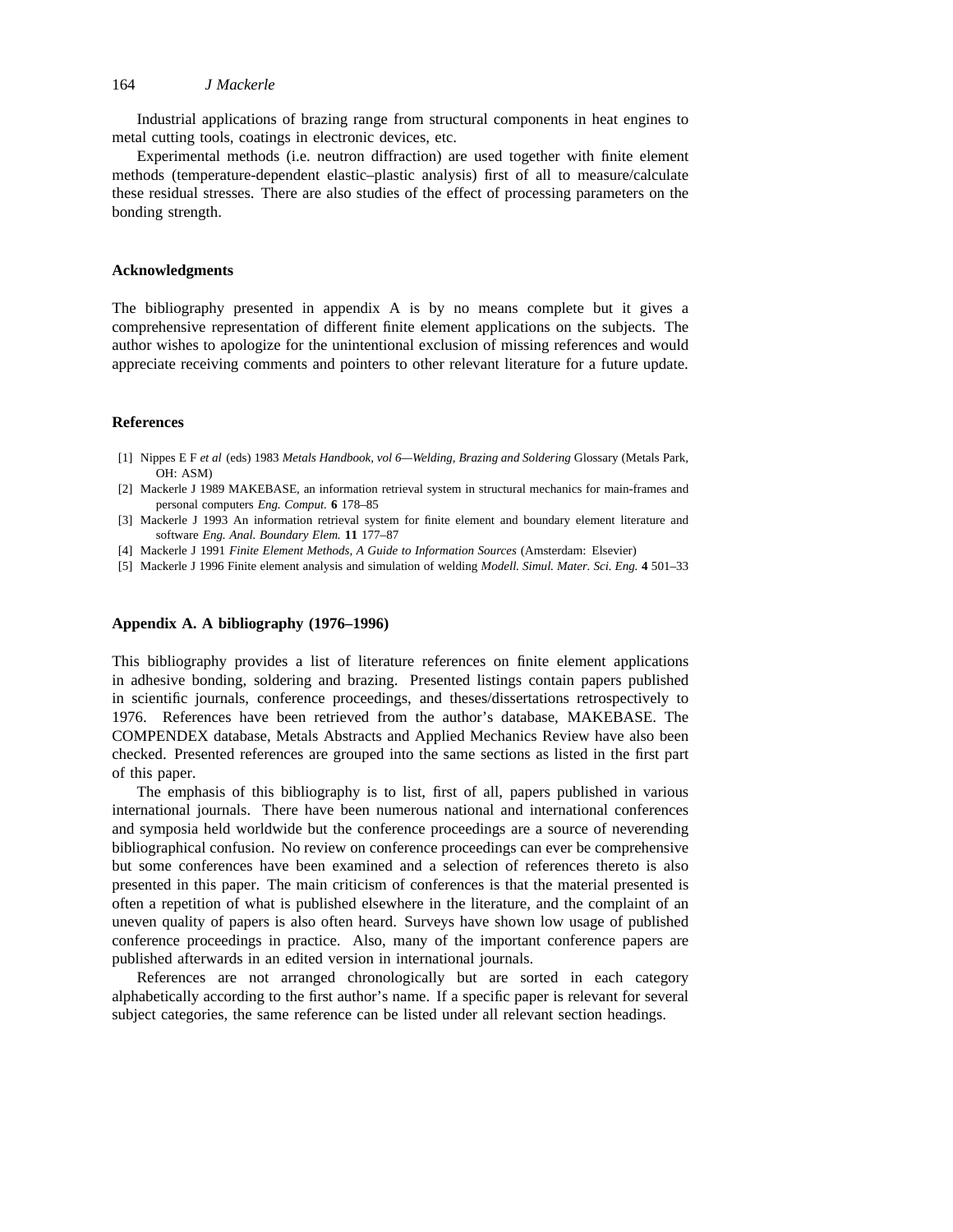# *A.1. Finite elements and adhesive bonding*

*Stress analysis of adhesive bonding in general*

- Adams R D 1981 Stress analysis: a finite element analysis approach *Develop. Adhesives–2* ed A J Kinloch (New York: Applied Science) p 45
- Adams R D 1986 The mechanics of bonded joints *Int. Conf. Str. Adhes. Eng. (University of Bristol, UK)* Pub 1986-6, pp 17–24
- Adams R D 1990 Computer aided design of adhesively bonded systems *Composite Mater. Design Anal.* ed W P de Wilde (Berlin: Springer) pp 55–68
- Akay H U *et al* 1995 Viscoelastic finite element analysis of adhesive joints under thermal loads *Adv. Electronic Packaging (ASME)* **10-2** 775–80
- Amijima S *et al* 1977 Two dimensional stress analysis of adhesive bonded joints *20th Japan. Congr. Material Research* (JSMS) pp 275–81
- Amijima S *et al* 1978 Strength and stress analysis of adhesive bonded joints of isotropic and anisotropic materials *ICCM-II* 1185–99
- Amijima S *et al* 1982 Stress analysis and strength of adhesive bonded joints under bending loads *4th Int. Conf. Comp. Mat. (Tokyo)* pp 313–20
- Anderson G P 1977 *Analysis of Adhesive Bonds* (New York: Academic)
- Bauer A 1994 Properties in the boundary region of adhesive joints *Adhasion* **38** 29–32
- Becker E B *et al* 1984 Viscoelastic stress analysis of adhesively bonded joints including moisture diffusion *AFWAL-TR-84-4057* US Air Force, Wright Laboratory
- Bigwood D A 1990 The design of structural adhesive joints *PhD Thesis* University of Surrey, UK
- Bigwood D A and Crocombe A D 1989 Elastic analysis and engineering design formulae for bonded joints *Int. J. Adhesion Adhesives* **9** 229–42
- Bigwood D A and Crocombe A D 1990 Non-linear adhesive bonded joint design analyses *Int. J. Adhesion Adhesives* **10** 31–41
- Carpenter W C 1980 Stress in bonded connections using finite elements *Int. J. Num. Meth. Eng.* **15** 1659–80

Carpenter W C 1990 Viscoelastic analysis of bonded connections *Comput. Struct.* **36** 1141–52

- Clark J D 1987 Verification of finite element stress analysis of adhesive bonds *Quality Assur. Standard FE Anal.* (Brighton: NAFEMS)
- Crocombe A D *et al* 1994 A structural design analysis for adhesive joints *EURADH '94 (Mulhouse, France)* pp 499–502
- Dattaguru B *et al* 1982 Geometrically nonlinear analysis of adhesively bonded joints *NASA Tech. Memo.* 84562
- Dattaguru B *et al* 1984 Geometrically nonlinear analysis of adhesively bonded joints *J. Eng. Mater. Technol. ASME* **106** 59–65
- Delale F *et al* 1981 Stresses in adhesively bonded joints: a closed-form solution *J. Comput. Mater.* **15** 249–71
- Edlund U 1992 Mechanical analysis of adhesive joints: models and computational methods *PhD Thesis* Linkoping Institute of Technology, Sweden
- Edlund U and Klarbring A 1990 Analysis of elastic and elastic–plastic adhesive joints using a mathematical programming approach *Comput. Meth. Appl. Mech. Eng.* **78** 19–47
- Edlund U and Klarbring A 1992 A geometrically nonlinear model of the adhesive joint problem and its numerical treatment *Comput. Meth. Appl. Mech. Eng.* **96** 329–50

Esteves J L *et al* 1994 Joint design: finite element aided design of adhesive joints *ASTM Spec. Publ.* **1227** 109–20

- Gali S and Ishai O 1978 Interlaminar stress distribution within an adhesive layer in the nonlinear range *J. Adhesion* **9** 253–66
- Gali S and Ishai O 1981 The time-dependent mechanical behaviour of an interlaminar layer in a structural bonded model *J. Adhesion* **12** 113–25
- Groth H L 1986 Calculation of stresses in bonded joints using the substructuring technique *Int. J. Adhesion Adhesives* **6** 31–5
- Hu G K *et al* 1996 Viscoplastic analysis of adhesive joints *J. Appl. Mech. ASME* **63** 21–6
- Jeandrau J P 1986 Intrinsic mechanical characterization of structural adhesives *Int. J. Adhesion Adhesives* **6** 229–31
- Jeandrau J P 1991 Analysis and design data for adhesively bonded joints *Int. J. Adhesion Adhesives* **11** 71–9
- Kim D S and Lee B C 1993 Application of the combined mixed functional to finite element analysis of bonding problems *Comput. Eng. PCC '93* ed B M Kwak (Amsterdam: Elsevier) pp 77–82
- Kim D S and Lee B C 1994 Analysis of bonding problems under thermal loading using the combined mixed functional *Int. J. Solids Struct.* **31** 1225–40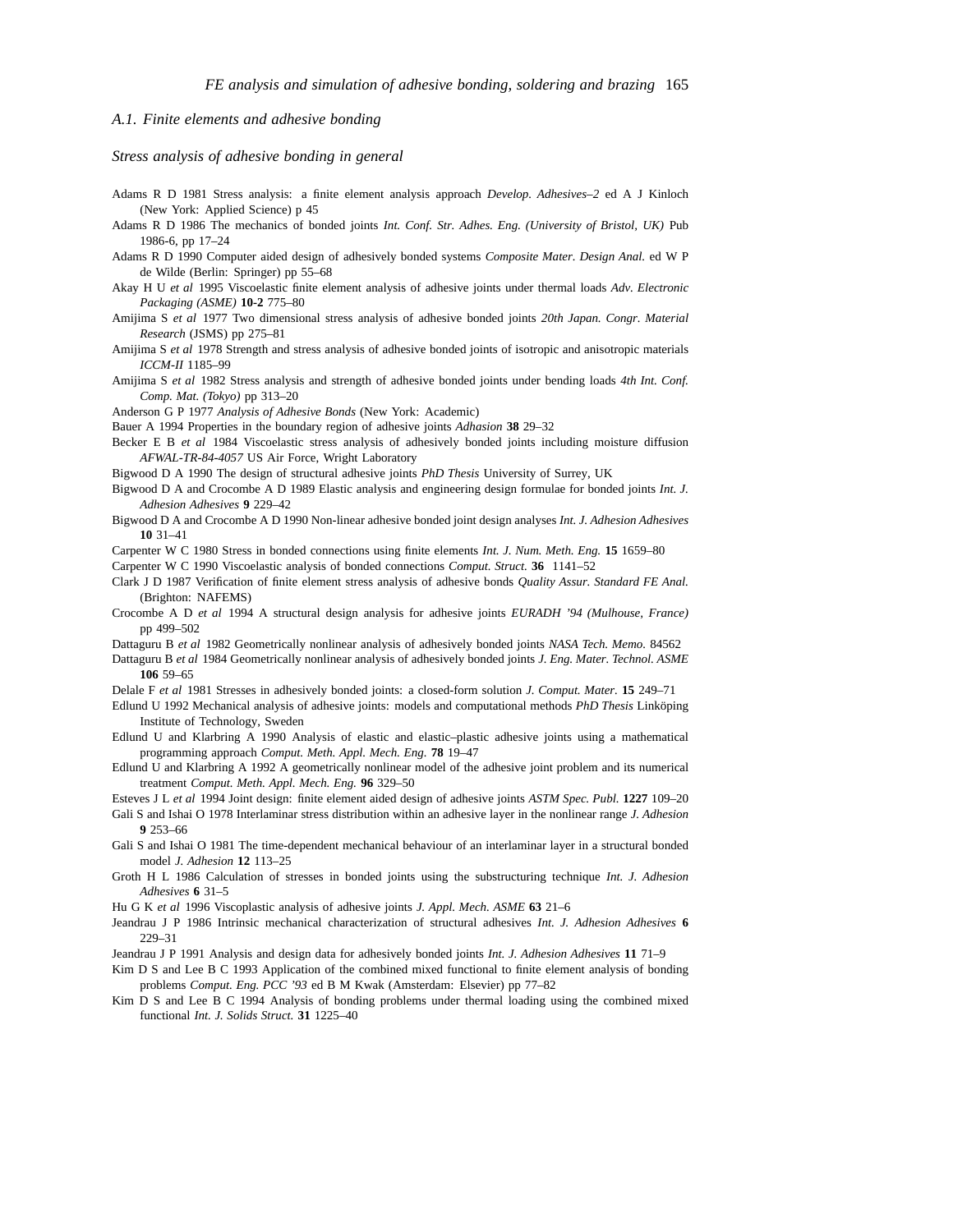- Kim N E 1991 Analytical and experimental investigation of vibratory response in adhesively bonded and composite structures *PhD Thesis* Carnegie–Mellon University
- Kishimoto K *et al* 1992 Elastic–plastic finite element analysis on bonding edge of dissimilar materials *Adv. Electron. Packaging* **EEP-1** 493–9
- Kishimoto K *et al* 1993 Elastic–plastic finite element analysis on bonding edge of dissimilar materials *JSME Int. J.* A **36** 382–9
- Loppin G and Rigolot A 1992 A numerical approximation for the analysis of angular singularities in plane classical elasticity *Eur. J. Mech. A/Solids* **11** 305–21
- Mistakidis E S and Panagiotopoulos P 1993 Numerical treatment of the nonmonotone (zig-zag) friction and adhesive contact problems with debonding *Comput. Struct.* **47** 33–46
- Mistakidis E S and Panagiotopoulos P 1993 Adhesive contact problems. A geometric nonlinear theory for large scale problems *Contact Mech.* ed M H Aliabadi *et al* (Southampton: CMP) pp 35–43
- Mistakidis E S and Panagiotopoulos P 1994 On the approximation of nonmonotone multivalued problems by monotone subproblems *Comput. Meth. Appl. Mech. Eng.* **114** 55–76
- Oda J and Kimoto S 1988 The finite element method for the thermal stress analysis of adhesive bonded structures and its applications *Trans. Japan. Soc. Mech. Eng.* **54** 119–25
- Oda J and Nayuki T 1984 The finite element method for adhesive bonded structures and its applications *Trans. Japan. Soc. Mech. Eng.* **50A** 242–7
- Ogunjimi A O *et al* 1993 Thermal stress analysis of conductive adhesive joints *14th Japan. Int. Electron. Manuf. Technol. Symp. (Kanazawa)* (IEEE) pp 349–53
- Penado F E and Dropek R K 1990 Numerical design and analysis of adhesive joints *Eng. Mater. Handbook (ASM Int.)* **3** 477–500
- Pradhan S C *et al* 1993 Elasto–plastic analysis of adhesive bonded joint *Mech. Res. Commun.* **20** 155–163
- Reddy J N and Roy S 1985 Finite element analysis of adhesively bonded joints *Report VPI-E-85.18* VPI and State University, Blacksburg, VA
- Reddy J N and Roy S 1988 Non-linear analysis of adhesively bonded joints *Int. J. Non-Linear Mech.* **23** 97–112 Reddy J N and Roy S 1991 Finite element analysis of adhesive joints *Adhesive Bonding* ed L H Lee (New York: Plenum) pp 359–94
- Richardson G and Crocombe A D 1992 Three dimensional analysis of adhesive joints *3rd Int. Conf. Str. Adhes. Eng. (Bristol)* pp 3/1–6
- Richardson G *et al* 1993 A comparison of two- and three-dimensional finite element analyses of adhesive joints *Int. J. Adhesion Adhesives* **13** 193–200
- Roberts T M 1989 Shear and normal stresses in adhesive joints *J. Eng. Mech. ASCE* **115** 2460–79
- Roy S 1988 A finite element analysis of adhesively bonded composite joints including geometric nonlinearity, nonlinear viscoelasticity, moisture diffusion *PhD Thesis* VPI and State University, Blacksburg, VA
- Roy S and Reddy J N 1986 Nonlinear viscoelastic analysis of adhesively bonded joints *Report VPI-E-86.28* VPI and State University, Blacksburg, VA
- Roy S and Reddy J N 1988 Finite-element models of viscoelasticity and diffusion in adhesively bonded joints *Int. J. Num. Meth. Eng.* **26** 2531–46
- Roy S *et al* 1987 Geometric and viscoelastic nonlinear analysis of adhesive joints *Mechanical Behavior Adhesive Joints* ed G Verchery (Paris: Pluralis) pp 509–22
- Sakata O 1981 The stress distribution in adhesive layer of adhesive joint *J. Japan. Soc. Precision Eng.* **47** 302–7
- Sakata O and Usui Y 1982 The stress distribution in adhesive layer of adhesive joint *Bull. Mech. Eng. Lab.* **38** 1–16
- Su N and Mackie R I 1993 Two-dimensional creep analysis of structural adhesive joints *Int. J. Adhesion Adhesives* **13** 33–40
- Su N *et al* 1992 Creep analysis of adhesive joints *3rd Int. Conf. Str. Adhes. Eng. (Bristol)* pp 10/1–6
- Takahashi Y and Tanimoto M 1995 Effect of surface asperity on interfacial contact process controlled by power law creep—numerical study of viscoplastic adhering process *J. Eng. Mater. Technol. ASME* **117** 330–5
- Takahashi Y *et al* 1993 Modelling of viscoplastic adhering process by a finite element technique *J. Eng. Mater. Technol. ASME* **115** 150–5
- Van Vinckenroy G and De Wilde W P 1992 Modelling of the evolution of interface conditions in adhesively bonded joints with probabilistic techniques *Computer Aided Design Composite Mater. Tech. III* ed S G Advani (Southampton: CMP) pp 301–9
- Van Vinckenroy G and De Wilde W P 1993 Monte-Carlo techniques applied to finite element modelling of adhesively bonded joints *Comput. Meth. Exper. Measur. VI* ed C A Brebbia (Southampton: CMP) pp 3–12 Weitsman Y 1977 Stresses in adhesive joints due to moisture and temperature *J. Composite Mater.* **11** 378–94
- Whitcomb J D and Woo K 1993 Application of iterative global/local finite element analysis. Part 1: Linear analysis *Commun. Num. Meth. Eng.* **9** 745–56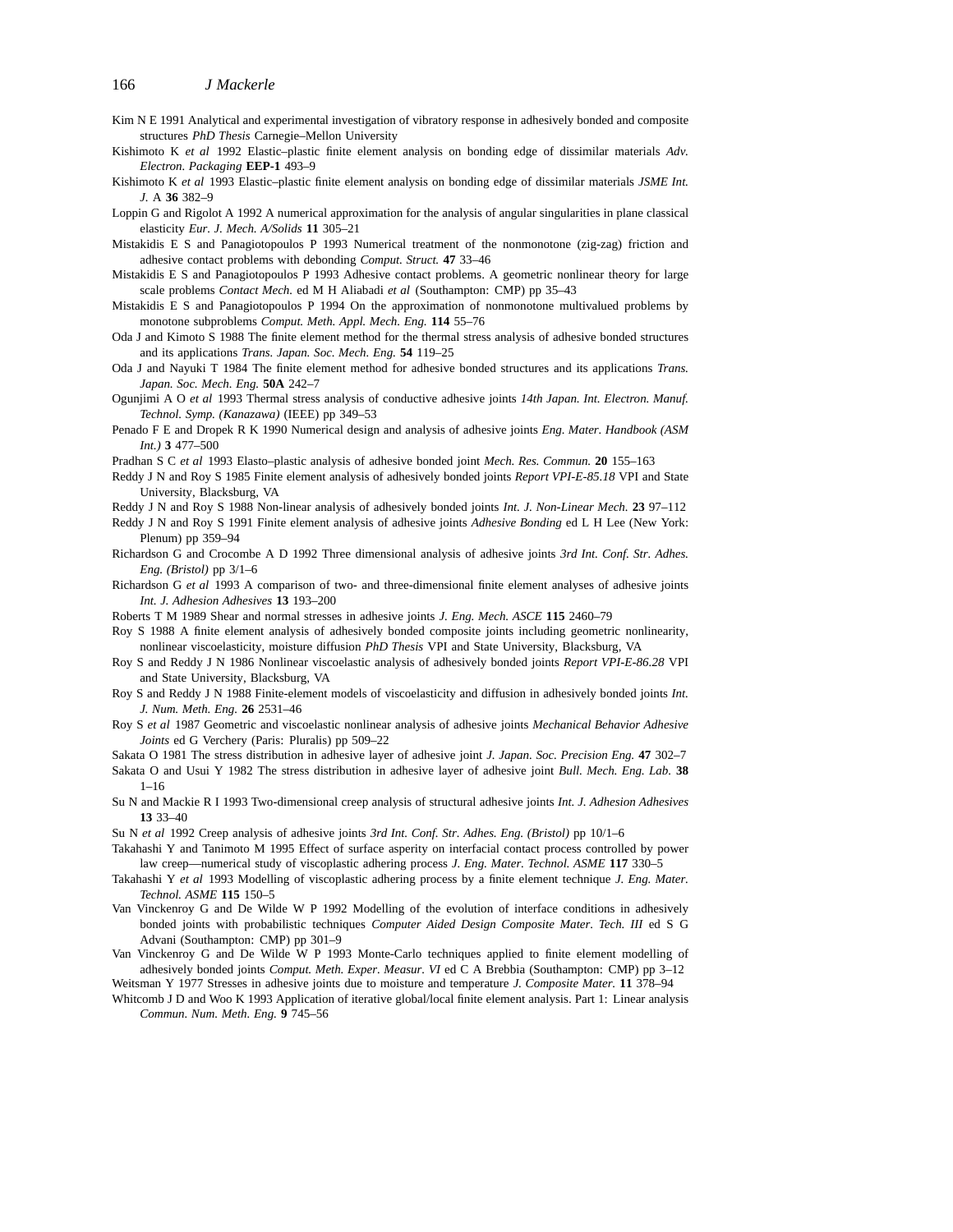Wu G and Crocombe A D 1996 Simplified finite element modelling of structural adhesive joints *Comput. Struct.* **61** 385–91

Yadagiri S *et al* 1987 Viscoelastic analysis of adhesively bonded joints *Comput. Struct.* **27** 445–54

Yosibash Z and Szabo B 1995 Numerical analysis of singularities in two-dimensions Part 1: Computation of eigenpairs *Int. J. Num. Meth. Eng.* **38** 2055–82

*Stress analysis and design of specific bonded joints*

Adams R D and Mallick V 1992 Method for the stress analysis of lap joints *J. Adhesion* **38** 199–217

- Adams R D and Peppiatt N A 1977 Stress analysis of adhesive bonded tubular lap joints *J. Adhesion* **9** 1–18
- Aivazzadeh S *et al* 1985 Finite elements for the analysis of interface with application to laminated structures and adhesive joints *3rd Conf. Tend. Actuell Calcul. Struct.* (Paris: Pluralis) pp 265–81
- Amijima S and Fujii T 1989 A simple stress analysis method for adhesive bonded tapered joints *Int. J. Adhesion Adhesives* **9** 155–60
- Apalak M K and Davies R 1993 Analysis and design of adhesively bonded corner joints *Int. J. Adhesion Adhesives* **13** 219–35
- Apalak M K and Davies R 1994 Analysis and design of adhesively bonded corner joints: fillet effect *Int. J. Adhesion Adhesives* **14** 163–74
- Apalak M K *et al* 1995 Analysis and design of adhesively-bonded double-containment corner joints *J. Adhesion Sci. Technol.* **9** 267–93
- Apalak Z G *et al* 1996 Analysis and design of tee joints with double support *Int. J. Adhesion Adhesives* **16** 187–214
- Arah C O *et al* 1991 Structural analysis of adhesively bonded joints of tubular geometry *How Concept Becomes Reality (San Diego)* **36** 372–82
- Chiu W K and Jones R 1992 A numerical study of adhesively bounded lap joints *Int. J. Adhesion Adhesives* **12** 219–25
- Chow C L and Woo C W 1985 Flaw size and distribution in lap joints *Theor. Appl. Fract. Mech.* **4** 75–82
- Collot C and Luhowiak W 1987 Determination of limit loadings of bonded double lap joints *Mechanical Behavior Adhesive Joints* ed G Verchery (Paris: Pluralis) pp 379–87

Czarnocki P 1986 Design of adhesive lap joints *PhD Thesis* University of Waterloo, Canada

- Czarnocki P and Piekarski K 1986 Non-linear numerical stress analysis of a symmetric adhesive-bonded lap joint *Int. J. Adhesion Adhesives* **6** 157–60
- Darwish S *et al* 1991 Design rationale of industrial bonded double containment joints with dissimilar material *Int. J. Adhesion Adhesives* **11** 65–70
- Davies R and Khalil A A 1990 Design and analysis of bonded double containment corner joints *Int. J. Adhesion Adhesives* **10** 25–30
- Davies R *et al* 1995 Analysis and design of adhesively modified double-containment corner joints *J. Strain Anal. Eng. Design* **30** 91–115
- Destuynder P *et al* 1992 Some theoretical aspects in computational analysis of adhesive lap joints *Int. J. Num. Meth. Eng.* **35** 1237–62
- Dorn L and Salem N 1993 FEM calculations of plastic–metal adhesive joints: a way of describing the state of stressing in the adhesion zone as a function of the time *Adhesion* **37** 34–8
- Fujii T 1993 Dynamic response of sandwich beams with an adhesive damping layer (generalized Maxwell model for a viscoelastic adhesive layer) *Int. J. Adhesion Adhesives* **13** 201–9
- Gorrepati K M and Rao M D 1996 Analysis of modal parameters of adhesively bonded double-strap joints by the modal strain energy method *J. Vibrat. Acoust. ASME* **118** 28–35
- Graves S R and Adams D F 1981 Analysis of a bonded joint in a composite tube subjected to torsion *J. Comput. Mater.* **15** 211–24
- Groth H L and Brottare I 1989 Apparent stiffness of a butt joint with a thick adhesive layer and elastic–plastic adhesives *J. Test. Eval.* **17** 131–4
- Gunawan S and Gibson R F 1987 Analytical and experimental characterization of extensional damping in single lap viscoelastic adhesive joints *28th Str., Str. Dyn. Mater. Conf. (Monterey, CA)* pp 533–43
- Habib M *et al* 1988 Edge effect analysis in adhesive bonded composite tubes using axisymmetric interface finiteelements *Computer Aided Design Composite Mater.* ed C A Brebbia (Berlin: Springer) pp 415–28
- Habib M *et al* 1988 Analysis of adhesively bonded composite tubes under different loading conditions using axisymmetric interface finite elements *Adv. Adhesive Bonded Joints (ASME)* **MD-6** 33–41

Hahn O and Kurlemann J 1994 Finite element calculation of adhesive shrink-fits *Konstruktion* **46** 371–5

Hahn O *et al* 1991 Analysis of an adhesive bonded and a friction shrink fit collar pin joint using numerical methods *Weld. World* **29** 338–40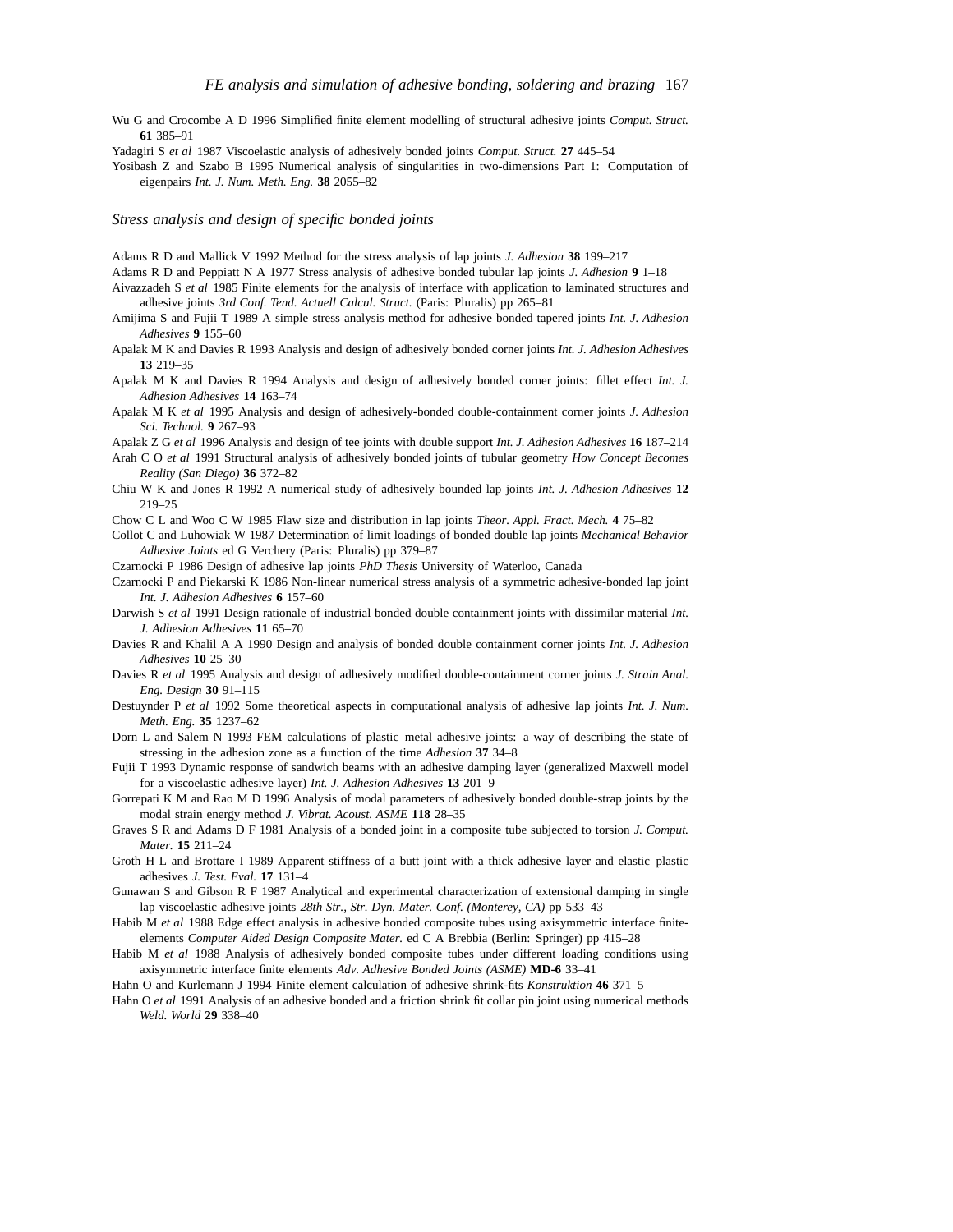- Haruna K *et al* 1994 Mechanical behavior of CFRP adhesive joints with thin adherends *Trans. Japan. Soc. Mech. Eng.* A **60** 2000–5
- Hildebrand M 1994 Non-linear analysis and optimization of adhesively bonded single lap joints between fibrereinforced plastics and metals *Int. J. Adhesion Adhesives* **14** 261–7
- Janardhana M N *et al* 1986 Effect of debonding on adhesively bonded composite to metal joints in compression *Composite Struct.* **5** 1–14
- Jauslin C W 1992 Tension behavior of fingerjoints in wood laminates *PhD Thesis* Colorado State University
- Jen M H R *et al* 1991 Residual stresses in symmetric double lap and double strap joints *Int. J. Solids Struct.* **28** 449–69
- Jialanella G L and Shaffer E O 1993 Effect of adhesive modulus on the performance of SMC lap shear joints *J. Adhesion Sci. Technol.* **7** 1171–81
- Johnson C L 1989 Effect of ply stacking sequence on stress in a scarf joint *AIAA J.* **27** 79–86
- Johnson N L and Kardomateas G A 1988 Structural adhesive joints for application to a composite space frameanalysis and testing *7th Int. Conf. Vehicle Str. Mech.* SAE **P-210** 75–81
- Kawai Y *et al* 1993 Stress analysis of adhesive lap joint by finite element method and photoelasticity *Rep. Fac. Eng. Tottori Univ.* **24** 1–9
- Khalil A A and Davies R 1988 Analysis of bonded double containment cantilever joints *Int. J. Adhesion Adhesives* **8** 211–8
- Kim K S and Aravas N 1988 Elastoplastic analysis of the peel test *Int. J. Solids Struct.* **24** 417–35
- Kim K S *et al* 1992 Optimal tubular adhesive-bonded lap joint of the carbon fibre epoxy composite shaft *Composite Struct.* **21** 163–76
- Kim W T and Lee D G 1995 Torque transmission capabilities of adhesively bonded tubular lap joints for composite drive shafts *Composite Struct.* **30** 229–40
- Kim Y G G *et al* 1995 Thermocompression bonding effects on bump-pad adhesion *IEEE Trans. Compon. Pack. Manuf. Technol.* **18** 192–200
- Kiss S 1987 Variational approach to the field of stresses and displacements in a glued plane structure *Mechanical Behavior Adhesive Joints* ed G Verchery (Paris: Pluralis) pp 479–91
- Knox E M *et al* 1994 Performance of adhesively bonded structural components for marine structures *Struct. Mater. Marine Environ. (London)* pp 180–91
- Kobayashi T *et al* 1989 Study on the bending rigidity of adhesive joints (the case of adhesive lap joints) *Trans. Japan. Soc. Mech. Eng.* C **55** 3056–61
- Kurita M *et al* 1993 Three-dimensional FEM stress analysis for bonded dissimilar plates with various thicknesses *Trans. Japan. Soc. Mech. Eng.* A **59** 168–74
- Kurita M *et al* 1995 Three-dimensional FEM stress analysis for bonded dissimilar plates with various thicknesses *JSME Int. J.* A **38** 333–9
- Lazzarin P and Andreazza R 1989 Stress distribution in L-shaped butt joint: welded or bonded *Theor. Appl. Fract. Mech.* **12** 189–93
- Lee C *et al* 1994 Elastic–plastic solution for tubular bonded joint under axial load *35th Str., Str. Dyn. Mater. Conf.* (AIAA) pp 2591–98
- Li J and Lodini A 1992 Stress analysis in an AU4G–epoxy joint *Mater. Technol.* **80** 37–43
- Li W 1995 Stress analysis of adhesive bonded tee joints *Contact Mech. II: Comput. Techniques* (Southampton: CMP) pp 63–71
- Lin C C and Lin Y S 1993 A finite element model of single-lap adhesive joints *Int. J. Solids Struct.* **30** 1679–92
- Maigret J P and Martin M 1986 Behavioural analysis of adhesive-bonded structural joints in space vehicles *Int. J. Adhesion Adhesives* **6** 189–98
- McGregor I J *et al* 1992 The development of a joint design procedure for bonded aluminium structures *3rd Int. Conf. Struct. Adhes. Eng. (Bristol)* pp 25/1–6
- Mignery L A 1988 Viscoelastic adherend effects in adhesively bonded composite-to-composite joints *PhD Thesis* Texas A&M University
- Mitra A K and Ghosh B 1995 Interfacial stresses and deformations of an adhesive bonded double strap butt joint under tension *Comput. Struct.* **55** 687–94
- Mori K and Sugibayashi T 1992 Deformation and strength of stepped-lap joints bonded with adhesive resin *J. Strain Anal. Eng. Design* **27** 171–5
- Nagaraja Y R and Alwar R S 1980 Viscoelastic analysis of an adhesive-bonded plane lap joint *Comput. Struct.* **11** 621–27
- Oda J and Ushiroji M 1985 Stress analysis of FRP bonded structure and its considerations *Trans. Japan. Soc. Mech. Eng.* **51A** 2619–23
- Oda J and Ushiroji M 1986 Stress analysis of FRP bonded structure and its considerations *Computational Mechanics '86* ed G Yagawa and S N Atluri (Berlin: Springer) pp IV–167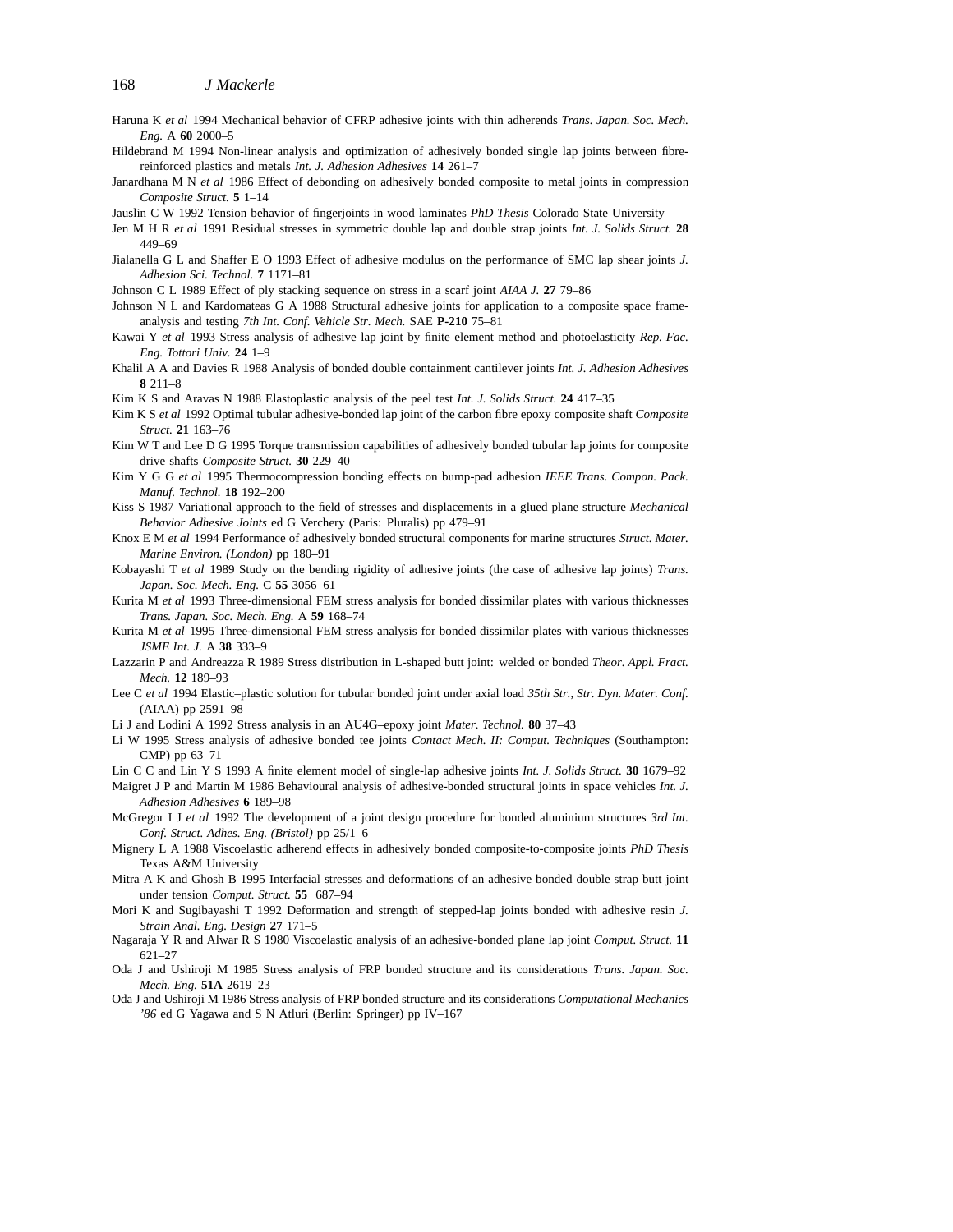- Oda J and Ushiroji M 1986 Stress analysis of L shape joints and evaluation of joint strength *Trans. Japan. Soc. Mech. Eng.* **52A** 2222–6
- Park J B and Visintainer R H 1994 Enhanced finite element analysis for adhesive joining of composite plates with preferred fibre orientation *52nd Ann. Technol. Conf. ANTEC 94 (San Francisco)* pp 1289–91

Park M K 1990 Stress analysis of a double–doubler joint in composite structures *PhD Thesis* University of Florida

- Pascal J *et al* 1994 Rubber-like adhesive in simple shear: stress analysis and fracture morphology of a single lap joint *J. Adhesion Sci. Technol.* **8** 553–73
- Pickett A K and Hollaway L 1985 The analysis of elastic–plastic adhesive stress in bonded lap joints in FRP structures *Composite Struct.* **4** 135–60
- Pickett A K and Hollaway L 1985 The analysis of elastic adhesive stresses in bonded lap joints in FRP structures *Composite Struct.* **3** 55–79
- Pickett A K *et al* 1982 Analysis of crimped and bonded joint for load bearing skeletal members *Composites* **13** 257–67
- Rao C L 1992 Deformation and failure of adhesively bonded elastomeric lap joints *ScD Thesis* MIT
- Reedy E D 1993 Asymptotic interface corner solutions for butt tensile joints *Int. J. Solids Struct.* **30** 767–77
- Roy S and Reddy J N 1988 A finite element analysis of adhesively bonded composite joints with moisture diffusion and delayed failure *Comput. Struct.* **29** 1011–31
- Sarkar K and Sinha P K 1977 Shear stresses in an adhesive bonded lap joint *J. Struct. Eng.* **5** 91–4
- Sato C *et al* 1995 Dynamic deformation of single lap adhesive joint under impact loading *Trans. Japan. Soc. Mech. Eng.* A **61** 2235–40
- Sato C *et al* 1996 Dynamic deformation of tapered lap adhesive joint under impact loading *Trans. Japan. Soc. Mech. Eng.* A **62** 175–180
- Sawa T and Aoki M 1996 Elastoplastic FEM stress analysis and strength of adhesive butt joints of dissimilar hollow shafts subjected to external bending moments *Trans. Japan. Soc. Mech. Eng.* A **62** 168–74
- Sawa T *et al* 1987 Three-dimensional stress analysis of adhesive butt joints subjected to tensile loads *Trans. Japan. Soc. Mech. Eng.* A **53** 91–6
- Sawa T *et al* 1993 Elasto plastic finite element analysis of single-lap adhesive joints subjected to tensile shear loads *Trans. Japan. Soc. Mech. Eng.* A **59** 1881–7
- Sen J K and Jones R M 1980 Stresses in double-lap joints bonded with a viscoelastic adhesive: Part I Theory and experimental corroboration *AIAA J.* **18** 1237–44
- Shen L *et al* 1995 Study on mechanical properties of adhesive-bonded shrink fit cemented shaft to collar connections *Weld. World* **35** 341–4
- Shenoi R A and Hawkins G L 1992 Influence of material and geometry variations on the behavior of bonded tee connections in FRP ships *Composites* **23** 335–45
- Shi Y P and Cheng S 1993 Analysis of adhesive-bonded cylindrical lap joints subjected to axial load *J. Eng. Mech. ASCE* **119** 584–602
- Shiratori M and Mori T 1988 Stress analysis and design of metal–FRP bonded joints (T type joints) *Trans. Japan. Soc. Mech. Eng.* **54A** 1404–9
- Shiratori M and Mori T 1988 Stress analysis and design of metal–FRP bonded joints (single lap joints) *Trans. Japan. Soc. Mech. Eng.* **54A** 251–8
- Small J W *et al* 1984 Research on a correlation factor between flat and tubular adhesive-bonded scarf joints *Technol. Vectors, Soc. Adv. Mat. Proc. Eng.* (Reno) pp 57–67
- Soetens F 1990 Adhesive joints in aluminium alloy structures *Int. J. Adhesion Adhesives* **10** 146–52
- Strozier J K *et al* 1987 Tensile and shear stresses induced in adhesive shear test specimens *J. Adhesion Sci. Technol.* **1** 209–25
- Sultana J A *et al* 1993 Finite element analysis of adhesive butt joints in fibreoptic devices *Adhesive Eng.* ed E A Norland (SPIE) pp 48–58
- Suzuki Y 1984 Stress analysis and adhesive scarf joints of steel plates in pure bending and contraction of adhesive by finite element method *Trans. Japan. Soc. Mech. Eng.* **50A** 1341–50
- Tiu W P *et al* 1990 Non-linear stress analysis of bonded stepped scarf composite joints using a microcomputer *Composite Mater. Design Anal.* ed W P De Wilde (Berlin: Springer) pp 83–100
- Tong L *et al* 1995 Relationship between surface displacement and adhesive peel stress in bonded double lap joints *Int. J. Adhesion Adhesives* **15** 43–8
- Tsai M Y and Morton J 1994 An evaluation of analytical and numerical solutions to the single-lap joint *Int. J. Solids Struct.* **31** 2537–63
- Tsai M Y and Morton J 1995 Effect of a spew fillet on adhesive stress distributions in laminated composite single-lap joints *Composite Struct.* **32** 123–31
- Waked A M *et al* 1991 Assessment of the thermal performance of bonded gearboxes *Int. J. Adhesion Adhesives* **11** 30–6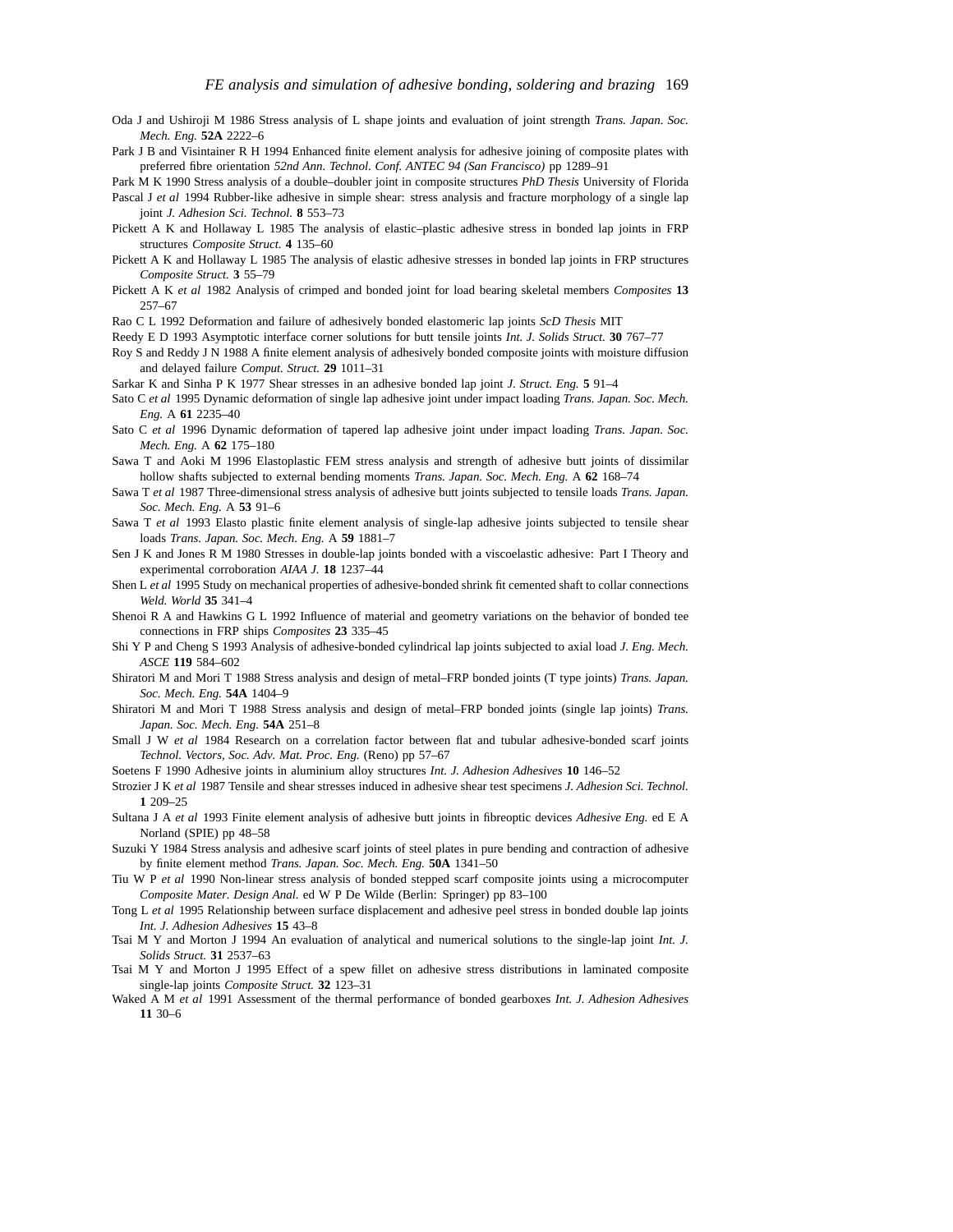Watanabe S *et al* 1994 Elastoplastic finite element analysis of double-lap adhesive joints subjected to tensile shear load *Trans. Japan. Soc. Mech. Eng. A* **60** 998–1004

Weck M *et al* 1996 Design of adhesive-bonded shrink fittings in gear and shaft connections *Konstruktion* **48** 59–64 Whitcomb J D and Woo K 1993 Analysis of debond growth in tubular joints subjected to tension and flexural loads *Comput. Struct.* **46** 323–9

Yang C 1993 Stress–strain analysis of adhesive-bonded composite single-lap joints under various loadings *PhD Thesis* The Louisiana State University

Yeh M K and You Y L 1995 Buckling of laminated plates with adhesive joints *J. Composite Mater.* **29** 1565–80 Yeh M K and You Y L 1995 Vibration of laminated plates with adhesive joints *Compos. Eng.* **5** 983–93 Yun S 1994 Fibre–matrix adhesion in single-fibre model composites *PhD Thesis* The University of Akron

#### *Fracture mechanics and fatigue analysis*

Adams R D and Harris J A 1985 Failure mode prediction of bonded CFRP–steel joints *Post Failure Anal. Tech. Fiber Reinf. Composites* (WPAFB) paper No 6

Adams R D and Harris J A 1996 A critical assessment of the block impact test for measuring the impact strength of adhesive bonds *Int. J. Adhesion Adhesives* **16** 61–71

Adams R D and Zhao X 1992 The significance of local effects on the strength of bonded joints *3rd Int. Conf. Struct. Adhesion Eng. (Bristol)* pp 1/1–5

Altus E *et al* 1986 An engineering failure envelope for adhesive joints *Exp. Mech.* **26** 267–74

- Amijima S and Fujii T 1989 Extension of a one-dimensional finite element model program for analysing elastic– plastic stresses and progressive failure of adhesive bonded joints *Int. J. Adhesion Adhesives* **9** 243–9
- Anderson J M *et al* 1978 Growth characteristics of a fatigue crack approaching and growing beneath an adhesively bonded doubler *J. Eng. Mater. Technol. ASME* **100** 52–6
- Atluri S and Kathiresan K 1977 Analysis of cracks in adhesively bonded structures *ASME Winter Ann. Meet. (Atlanta)*
- Baziard Y *et al* 1995 Study of critical failure parameters for an adhesive-bonded single lap joint with ceramic adherends *Int. J. Adhesion Adhesives* **15** 155–60
- Borgmeier P R 1994 A fracture mechanics analysis of double cantilever beam adhesive joints: effects of adhesive and adherend thickness *PhD Thesis* The University of Utah
- Borgmeier P R and DeVries K L 1993 Fracture mechanics analysis of the effects of tapering adherends on the strength of adhesive lap joints *J. Adhesion Sci. Technol.* **7** 967–86
- Chen W H and Wu C W 1980 On the J-integral for a pressurized crack in bonded materials *Int. J. Fract.* **16** 47–51
- Chen W H and Yang S H 1994 Multilayer hybrid-stress finite element analysis of a patched crack *Eng. Fract. Mech.* **49** 547–58
- Chen Z 1985 The failure and fracture analysis of adhesive bonds *PhD Thesis* University of Bristol, UK
- Chen Z W and Adams R D 1989 Application of the vectorial J-integral to adhesive bonds *Adv. Fracture Res.* ed K Salama *et al* (New York: Pergamon) pp 549–57
- Chiang M Y M and Chai H 1994 Plastic deformation analysis of cracked adhesive bonds loaded in shear *Int. J. Solids Struct.* **31** 2477–90
- Chow C L and Lu T J 1992 Analysis of failure properties and strength of structural adhesive joints with damage mechanics *Int. J. Damage Mech.* **1** 404–34
- Chow C L and Woo C W 1985 Flaw size and distribution in lap joints *Theor. Appl. Fract. Mech.* **4** 75–82
- Chung N Y *et al* 1988 Fracture mechanics approach to the evaluation of strength of adhesive joints *Trans. Japan. Soc. Mech. Eng.* **54** 1895–1902
- Crocombe A D 1989 Global yielding as a failure criterion for bonded joints *Int. J. Adhesion Adhesives* **9** 145–53
- Crocombe A D 1995 Modelling and predicting the effects of test speed on the strength of joints made with FM73 adhesive *Int. J. Adhesion Adhesives* **15** 21–7
- Crocombe A D *et al* 1990 Analysing structural adhesive joints for failure *Int. J. Adhesion Adhesives* **10** 167–78
- Crompton J S and Clark J D 1989 Finite element modelling applied to crack propagation studies in bonded components *Adhesion 13* ed K W Allen (Amsterdam: Elsevier) pp 188–200
- Czarnocki P and Piekarski K 1986 Fracture strength of an adhesive-bonded joint *Int. J. Adhesion Adhesives* **6** 93–5
- Daghyani H R *et al* 1995 Mode-I fracture behavior of adhesive joints—Part I: Relationship between fracture energy and bond thickness *J. Adhesion* **53** 149–62
- Daghyani H R *et al* 1995 Mode-I fracture behaviour of adhesive joints—Part II: Stress analysis and constraint parameters *J. Adhesion* **53** 163–72
- Davidson B D and Hu H 1995 Effect of interlayer modulus on fracture mode ratio for interleaved composite laminates *Eng. Fract. Mech.* **52** 243–53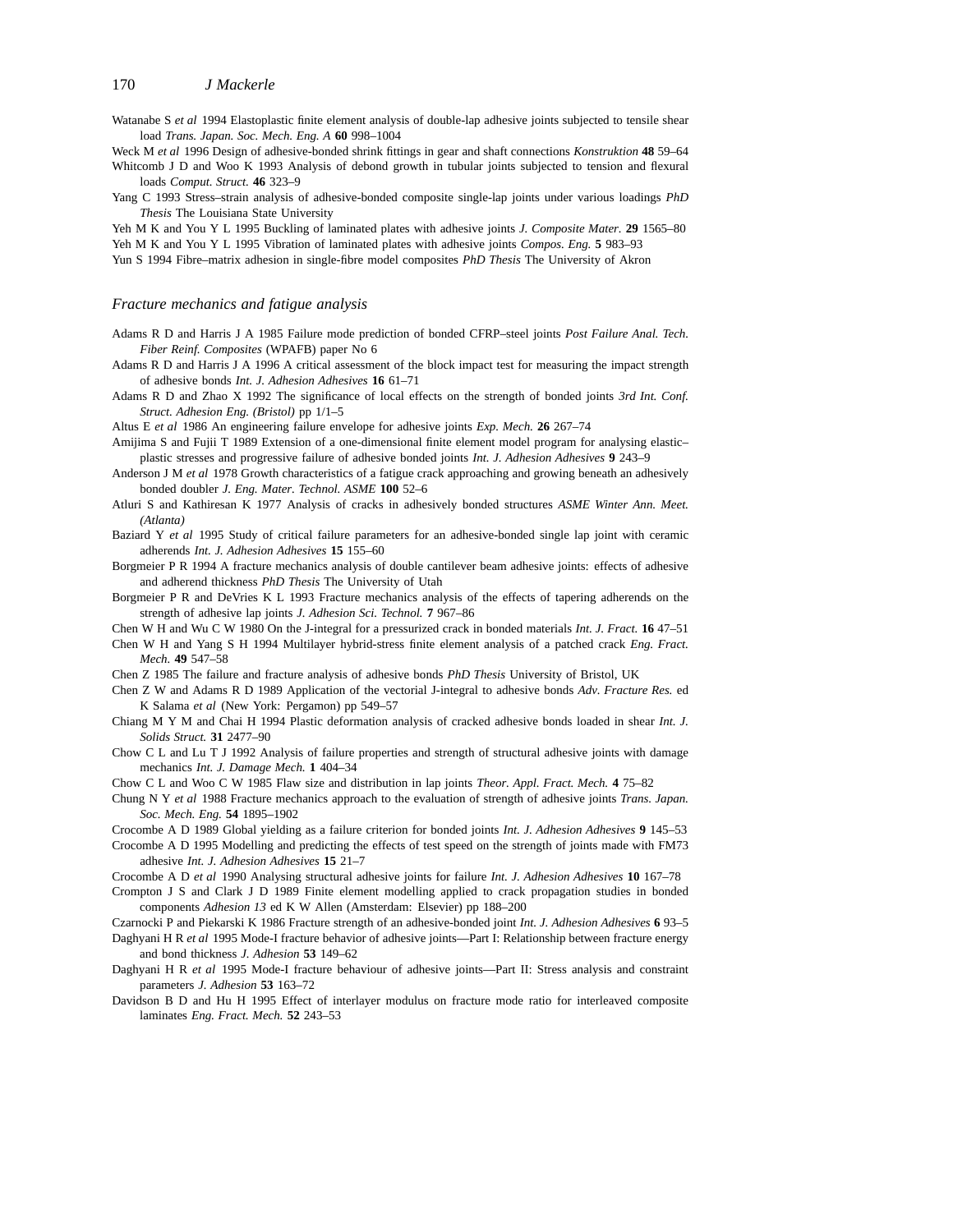- Destuynder P *et al* 1992 Some theoretical aspects in computational analysis of adhesive lap joints *Int. J. Num. Meth. Eng.* **35** 1237–62
- Ding S and Kumosa M 1994 Singular stress behavior at an adhesive interface corner *Eng. Fract. Mech.* **47** 503–19 Ding S *et al* 1994 Analysis of stress singular fields at a bimaterial wedge corner *Eng. Fract. Mech.* **49** 569–85
- Dorn L and Liu W 1993 The stress state and failure properties of adhesive-bonded plastic/metal joints *Int. J. Adhesion Adhesives* **13** 21–31
- Edde F and Verreman Y 1992 On the fracture parameters in a clamped cracked lap shear adhesive joint *Int. J. Adhesion Adhesives* **12** 43–8
- Edde F C 1992 Fatigue des joints colles structuraux *PhD Thesis* Ecole Polytechnique, Canada
- Edde F C and Verreman Y 1995 Nominally constant strain energy release rate specimen for the study of mode II fracture and fatigue in adhesively bonded joints *Int. J. Adhesion Adhesives* **15** 29–32
- Edlund U 1994 Surface adhesive joint description with coupled elastic–plastic damage behaviour and numerical applications *Comput. Meth. Appl. Mech. Eng.* **115** 253–76
- Fernlund G and Spelt J K 1991 Analytical method for calculating adhesive joint fracture parameters *Eng. Fract. Mech.* **40** 119–32
- Fernlund G and Spelt J K 1991 Failure load prediction for structural adhesive joint. A practical approach *SAMPE Tech. Conf.* **23** 696–708
- Fernlund G and Spelt J K 1994 Mixed mode energy release rates for adhesively bonded beam specimens *J. Composite Technol. Res.* **16** 234–43
- Fernlund G *et al* 1994 Fracture load predictions for adhesive joints *Composite Sci. Technol.* **51** 587–600
- Foschi R O and Barrett J D 1980 Glued-laminated beam strength: a model *J. Struct. Div. ASCE* **106** 1735–54
- Galasso A *et al* 1987 Aspects of the fatigue behaviour of typical adhesively bonded aircraft structures *New Mat. Fatigue Resist. Aircraft Des.* ed D L Simpson (EMAS) pp 227–62
- Gilchrist M D and Smith R A 1993 Development of cohesive fatigue cracks in T-peel joints *Int. J. Adhesion Adhesives* **13** 53–57
- Gilchrist M D and Smith R A 1993 Fatigue growth of cohesive defects in T-peel joints *J. Adhesion* **42** 179–90
- Gilchrist M D and Smith R A 1995 Fatigue and fracture of adhesively bonded and weld-bonded T-peel joints *ASTM* **STP-1220** 222–38
- Gradin A and Nilsson S 1986 Linear elastic fracture mechanics applied to adhesive spar–wingskin joint *J. Test. Eval.* **14** 326–31
- Gradin P A 1981 Fatigue and fracture in bimaterial bodies *Dissertation* Linköping Institute of Technology, Sweden Gradin P A 1982 A fracture criterion for edge-bonded bimaterial bodies *J. Comput. Mater.* **16** 448–56
- Gradin P A and Backlund J 1981 Fatigue debonding in fibrous composites *Int. J. Adhesion Adhesives* **1** 154–8
- Groth H L 1984 A method to predict fracture in an adhesive bonded joint *Int. Adhesion Conf.* (The Plastic Rubber Institute) p 20
- Groth H L 1985 A method to predict fracture in an adhesively bonded joint *Int. J. Adhesion Adhesives* **5** 19–22
- Groth H L 1988 Stress singularities and fracture at interface corners in bonded joints *Int. J. Adhesion Adhesives* **8** 107–13
- Groth H L and Jangblad D 1987 Fracture initiation at interface corners in bonded joints *Mech. Beh. Adhesive Joints* ed G Verchery (Paris: Pluralis) pp 257–70
- Hamoush S A and Ahmad S H 1989 Fracture energy release rate of adhesive joints *Int. J. Adhesion Adhesives* **9** 171–8
- Harris J A and Adams R D 1984 Strength prediction of bonded single lap joints by nonlinear finite element methods *Int. J. Adhesion Adhesives* **4** 65–78
- Harris J A and Adams R D 1985 Assessment of the impact performance of bonded joints for use in high energy absorbing structures *Proc. Inst. Mech. Eng.* C **199** 121–31
- Hattori T 1991 A stress-singularity-parameter approach for evaluating the adhesive strength of single-lap joints *JSME Int. J.* I **34** 326–31
- Ikegami K *et al* 1987 Strength estimation of adhesive bonded joints between carbon steel shaft and GFRP tube *5th Int. Joint Military/Govern.-Industry Symp. (Dover, NJ)* pp 498–9
- Ikegami K *et al* 1990 Strength of adhesively bonded scarf joints between glass fibre-reinforced plastics and metals *Int. J. Adhesion Adhesives* **10** 199–206
- Imanaka M *et al* 1988 Fatigue life estimation of adhesively bonded lap joints *J. Eng. Mater. Technol. ASME* **110** 350–4
- Imanaka M *et al* 1989 Fatigue life estimation of adhesive bonded shaft joints *Int. J. Fracture* **41** 223–34
- Imanaka M *et al* 1995 Evaluation of fatigue life of adhesively bonded CFRP pipe–steel rod joints *Composite Struct.* **31** 235–41
- Imanaka M *et al* 1986 Estimation of fatigue strength of adhesive bonded lap joint *J. Soc. Mater. Sci. Japan* **35** 623–8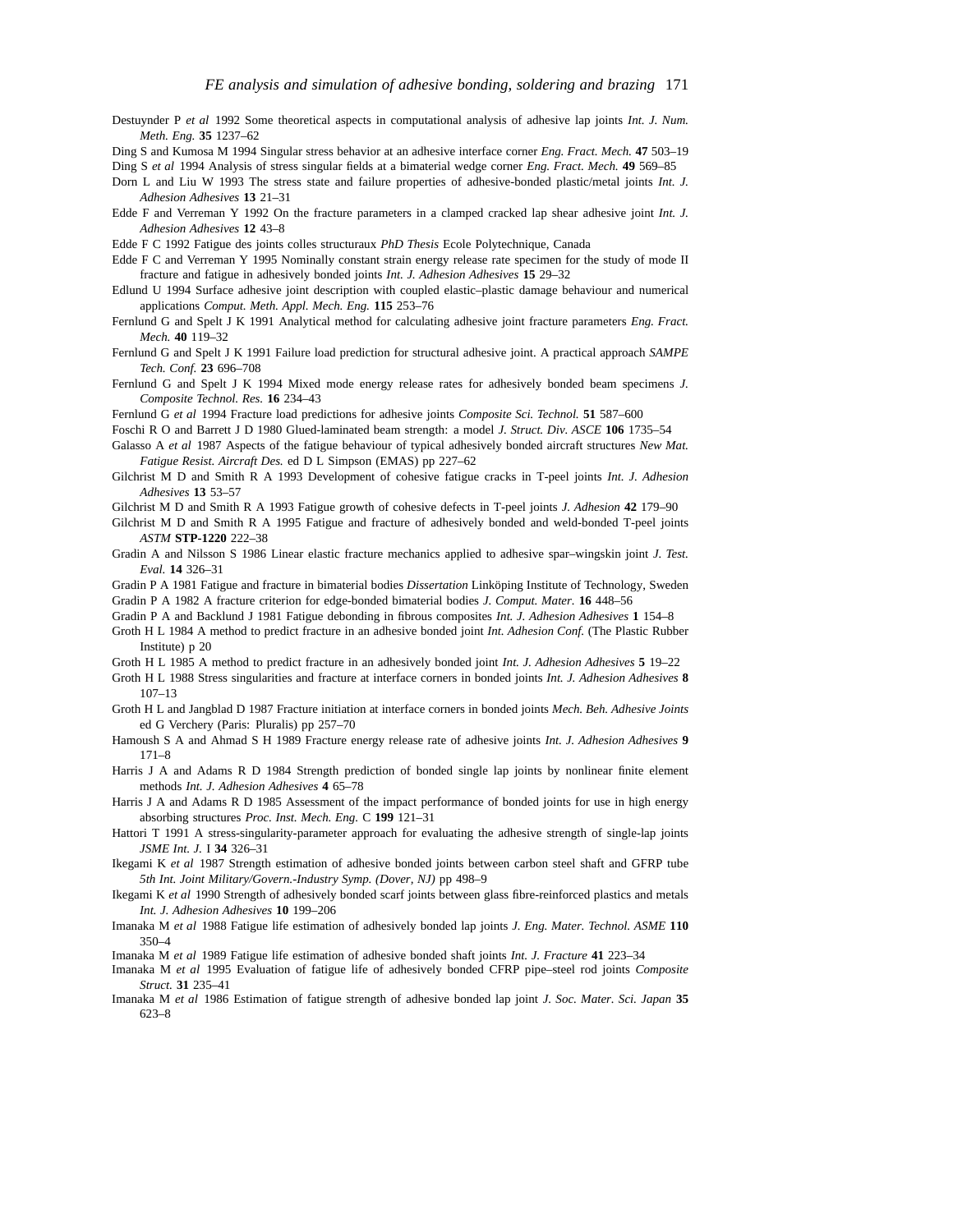- Imanaka M *et al* 1993 Strength distribution of adhesive bonded butt and lap joints *J. Soc. Mater. Sci. Japan* **42** 1096–102
- IyengarNGR *et al* 1995 Finite element analysis of crack growth in adhesively bonded joints *Int. J. Adhesion Adhesives* **15** 33–41
- Janardhana M N *et al* 1986 Effect of debonding on adhesively bonded composite to metal joints in compression *Composite Struct.* **5** 1–14
- Jethwa J K *et al* 1995 New test method for determining the adhesive fracture energy when bonding thin or coated substrates *J. Mater. Sci. Lett.* **14** 155–7
- Kairouz K C and Matthews F L 1990 A finite element analysis of the effect of stacking sequence on the failure mode of bonded composite single lap joints *Composite Mater. Design Anal.* ed W P De Wilde (Berlin: Springer) pp 549–64
- Kairouz K C and Matthews F L 1990 Mechanisms of failure in bonded CFRP single lap joints with different stacking sequences *4th Int. Conf. Fibre Reinf. Comp. (Liverpool, UK)* pp 47–59
- Kairouz K C and Matthews F L 1993 Strength and failure modes of bonded single lap joints between cross-ply adherends *Composites* **24** 475–84
- Kakiage M *et al* 1996 Evaluation of fatigue strength of adhesive-bonded box section beams *Trans. Japan. Soc. Mech. Eng.* A **62** 199–205
- Ko T C *et al* 1994 Balanced and unbalanced patching of cracked lap joints using weighted adhesive plate element *Theor. Appl. Fract. Mech.* **21** 177–95
- Kobayashi I *et al* 1993 Method of strength evaluation for adhesive joints of laminated thin sheet metals *Trans. Japan. Soc. Mech. Eng.* A **59** 137–43
- Krenk S *et al* 1996 Fatigue analysis and testing of adhesive joints *Eng. Fract. Mech.* **53** 859–72
- Kyogoku H 1989 Prediction for final fracture strength of adhesively bonded joints of metals *Mater. Trans. JIM* **30** 188–96
- Kyogoku H *et al* 1985 Strength evaluation of asymmetric single lap joints *Trans. Japan. Soc. Mech. Eng.* **51A** 1461–6
- Kyogoku H *et al* 1986 Strength evaluation of asymmetric single lap joints (effects of the adherend thickness) *Bull. JSME* **29** 1–7
- Kyogoku H *et al* 1986 Strength evaluation of asymmetric single lap joints (effects of the taper adherends) *Bull. JSME* **29** 2777–83
- Kyogoku H *et al* 1986 Strength evaluation of adhesively bonded joints of dissimilar metals *Trans. Japan. Inst. Met.* **27** 849–57
- Kyogoku H *et al* 1987 Strength evaluation of scarf joints bonded with adhesive resin *JSME Int. J.* **30** 1052–9
- Kyogoku H *et al* 1988 Strength evaluation of adhesive shaft joints shafts of the same metal *Trans. Japan. Soc. Mech. Eng.* **54** 1390–6
- Kyogoku H *et al* 1988 Strength evaluation of adhesive shaft joints shafts of dissimilar metal *Trans. Japan. Soc. Mech. Eng.* **54** 1397–403
- Kyogoku H *et al* 1989 Strength evaluation of adhesive shaft joints *JSME Int. J.* I **32** 420–6
- Laschet G 1994 Prediction par elements finis du comportement non lineaire et de la resistance d'assemblages multi materiaux colles *PhD Thesis* University of Liege, Belgium
- Laschet G 1995 Coupled elastoplastic damage models for the strength prediction of adhesive joints *4th Int. Conf. Comput. Plast.* ed D R J Owen (Swansea: Pineridge) pp 1069–81
- Laschet G and Stas A 1992 Finite element failure prediction of adhesive joints using a simple damage model *3rd Int. Conf. Str. Adhes. Eng. (Bristol)* pp 13/1–10
- Liechti K M and Lin C 1986 An examination of fracture parameters governing mixed mode cyclic debonding in structural adhesively bonded joints *Int. Conf. Str. Adhes. Eng.* (Bristol: University of Bristol) pp 83–91
- Lin C C *et al* 1993 A finite element model for single-sided crack patching *Eng. Fract. Mech.* **46** 1005–21

Lin Y S *et al* 1994 Bending effects on adhesively bonded cracked plates *J. Chinese Inst. Eng. (Taiwan)* **17** 95–106

- Llanos A S and Vizzini A J 1992 The effect of film adhesive on the delamination strength of tapered composites *J. Composite Mater.* **26** 1968–83
- Loppin G and Rigolot A 1992 A numerical approximation for the analysis of angular singularities in plane classical elasticity *Eur. J. Mech. A/Solids* **11** 305–21
- Maiti S K *et al* 1992 Crack tip shielding in adhesive bonded sandwich panels *Int. J. Fracture* **58** R63–8
- Mall S and Johnson W S 1985 Characterization of mode I and mixed-mode failure of adhesive bonds between composite adherends *NASA Tech. Memo.* 86355
- Mall S and Kochhar N K 1986 Criterion for mixed mode fracture in composite bonded joints *Int. Conf. Str. Adhes. Eng.* (Bristol: University of Bristol) pp 71–6
- Mall S and Kochhar N K 1988 Characterization of debond growth mechanism in adhesively bonded composites under Mode II static and fatigue loadings *Eng. Fract. Mech.* **31** 747–58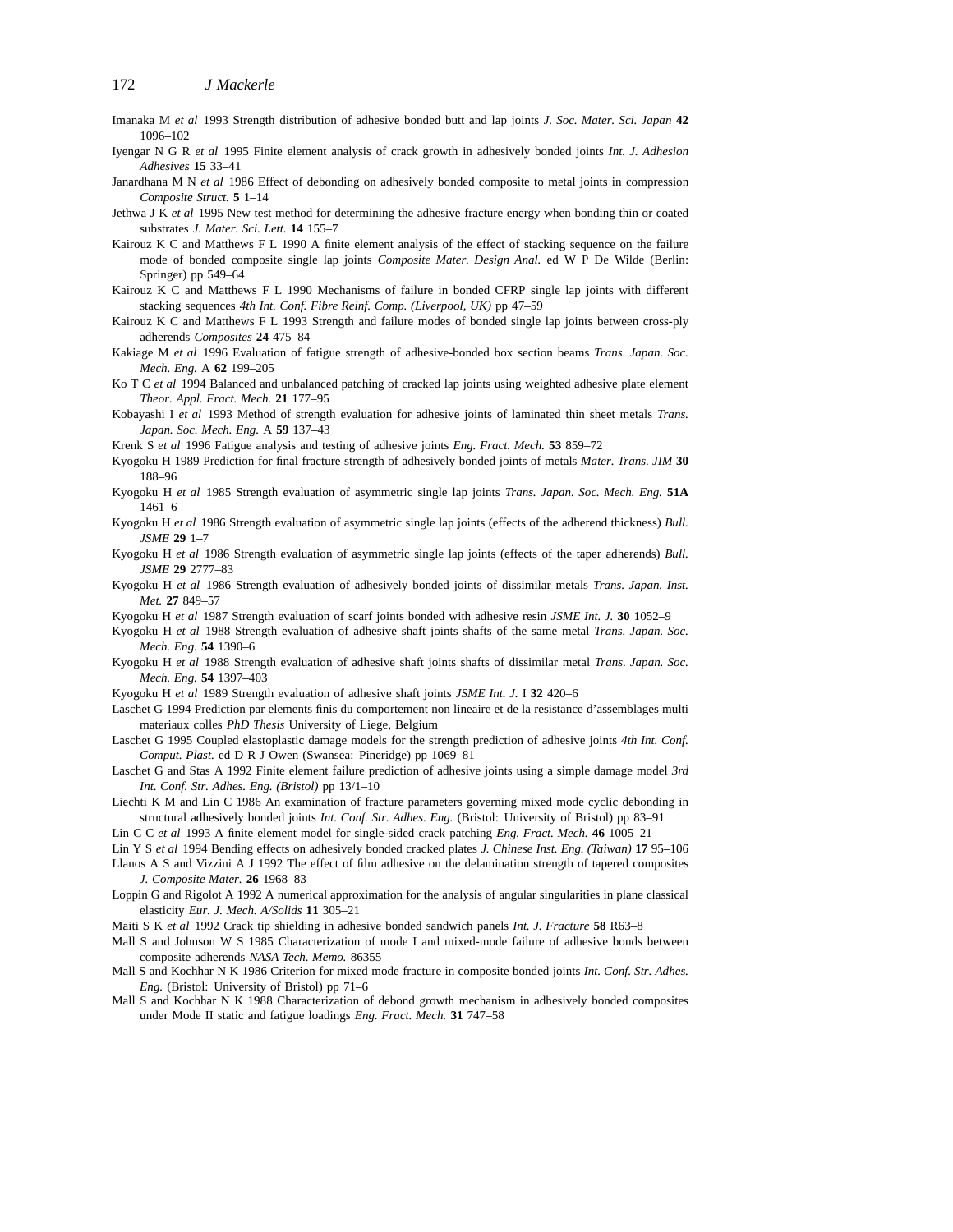- Mall S and Ramamurthy G 1989 Effect of bond thickness on fracture and fatigue strength of adhesively bonded composite joints *Int. J. Adhesion Adhesives* **9** 33–7
- Mall S *et al* 1982 Cyclic debonding of adhesively bonded composites *NASA Tech. Memo.* 84577
- Mall S *et al* 1987 Interaction of mixed mode loading on cyclic debonding in adhesively bonded composite joints *J. Eng. Mater. Technol. ASME* **109** 17–21
- Mann J Y *et al* 1985 Reducing the effects of rivet holes on fatigue life by adhesive bonding *Theor. Appl. Fract. Mech.* **3** 113–24
- Matsuo K *et al* 1986 Strength design of the adhesive joint connecting a carbon steel shaft to a GFRP tube *Trans. Japan. Soc. Mech. Eng.* **52A** 2031–7
- Matsuo K *et al* 1986 Effect of coupling shape on the strength of adhesive bonded joints of tubular metal shafts *Trans. Japan. Soc. Mech. Eng.* **52A** 1252–6
- Matsuo K *et al* 1988 The bending strength of the adhesive scarf joint between GFRP and carbon steel *Trans. Japan. Soc. Mech. Eng.* **54A** 438–43
- Matthews F L *et al* 1982 A review of the strength of joints in fibre-reinforced plastics Part 2—Adhesively bonded joints *Composites* **13** 29–37
- Mori K and Sugibayashi T 1989 Prediction of strength of stepped-lap bonded joint with adhesive resin under tensile shear load *Trans. Japan. Soc. Mech. Eng.* **55A** 51–7
- Mori K and Sugibayashi T 1989 Effect of number of steps on stress distribution and final fracture strength of stepped-lap bonded joint *Trans. Japan. Soc. Mech. Eng.* A **55** 2211–9
- Mori K and Sugibayashi T 1990 Prediction of strength of stepped-lap bonded joint with adhesive resin under tensile shear load *JSME Int. J.* I **33** 349–55
- Mori K *et al* 1994 Fracture behavior and strength of stepped-lap bonded joint with adhesive resin under tensile loading *Trans. Japan. Soc. Mech. Eng.* A **60** 71–9
- Nakagawa F *et al* 1995 Delamination growth and thermal stress at the interface of adhesive joints under uniform temperature changes *Adv. Electron. Packaging (ASME)* **10-1** 383–8
- Nakayama H *et al* 1993 Estimation of fatigue strength of adhesive bonded CFRP/metal joints *5th Int. Conf. Fatigue Fatigue Treshold (Montreal, Canada)* pp 1719–24
- Nakayama H *et al* 1994 On the evaluation of fatigue strength characteristics of adhesively bonded CFRP pipe/steel rod joint under rotating bending fatigue *J. Soc. Mater. Sci. Japan* **43** 177–82
- Nilsson S 1989 Increasing strength of graphite/epoxy bolted joints by introducing an adhesively bonded metallic insert *J. Composite Mater.* **23** 642–50
- Nishioka T and Atluri S N 1981 Analysis of cracks in adhesively bonded metallic laminates by a 3-dimensional assumed stress hybrid FEM *22nd Str., Str. Dyn. Mater. Conf. (Atlanta)* (GA) pp 66–70
- Okajima M and Sinclair G B 1986 The C-integral *Computational Mechanics '86* ed G Yagawa and S N Atluri (Berlin: Springer) p V–11
- Osaka K *et al* 1995 Torsional strength of adhesively bonded Al–FRP cylindrical joints *J. Soc. Mater. Sci. Japan* **44** 116–21
- Ozdil F and Carlsson L A 1992 Finite element analysis of interleaved DCB specimen *Eng. Fract. Mech.* **41** 475–85
- Ozdil F and Carlsson L A 1992 Plastic zone estimates in mode I interlaminar fracture of interleaved composites *Eng. Fract. Mech.* **41** 645–58
- Pang H L J 1994 Stress intensity factors for mixed-mode fracture in adhesive-bonded joints *Int. J. Fatigue* **16** 413–6
- Pang H L J 1995 Mixed mode fracture analysis and toughness of adhesive joints *Eng. Fract. Mech.* **51** 575–83
- Pascal J *et al* 1994 Rubber-like adhesive in simple shear: stress analysis and fracture morphology of a single lap joint *J. Adhesion Sci. Technol.* **8** 553–73
- Penado F E 1993 A closed form solution for the energy release rate of the double cantilever beam specimen with an adhesive layer *J. Composite Mater.* **27** 383–407
- Pradhan S C *et al* 1994 Parametric study of interfacial debonding in adhesively bonded composite joints *Composite Struct.* **29** 119–25
- Pradhan S C *et al* 1995 Finite element analysis of crack growth in adhesively bonded joints *Int. J. Adhesion Adhesives* **15** 33–41
- Rao C L 1992 Deformation and failure of adhesively bonded elastomeric lap joints *ScD Thesis* MIT
- Ratwani M M 1977 Characterization of fatigue crack growth in bonded structures—analysis of cracked bonded structures *AFFDL-TR-77-31*
- Ratwani M M 1978 A parametric study of fatigue crack growth behavior in adhesively bonded metallic structures *J. Eng. Mater. Technol. ASME* **100** 46–51
- Ratwani M M 1979 Analysis of cracked adhesively bonded laminated structures *AIAA J.* **17** 988–94
- Reedy E D 1990 Intensity of the stress singularity at the interface corner between a bonded elastic and rigid layer *Eng. Fract. Mech.* **36** 575–83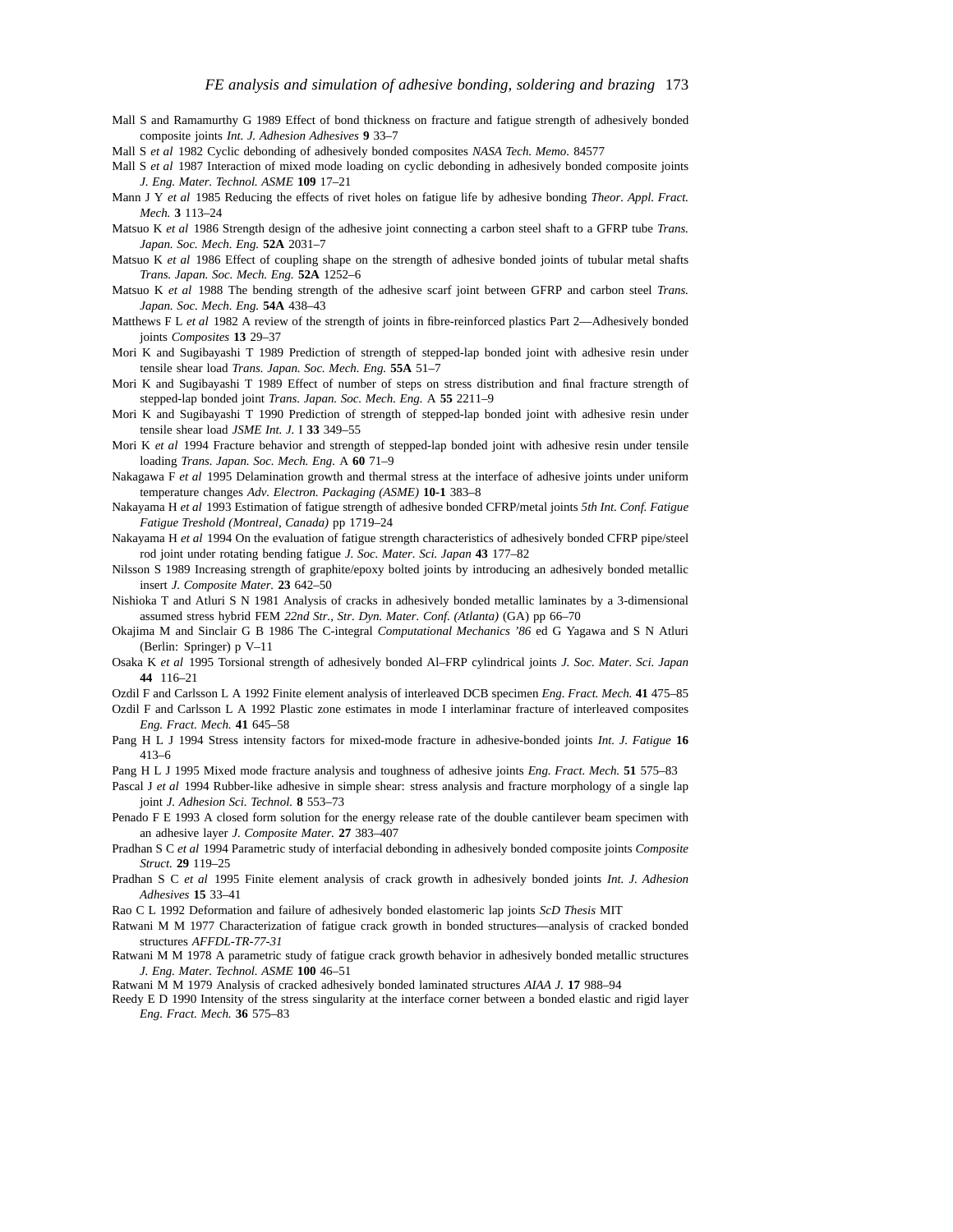- Reedy E D 1991 Intensity of the stress singularity at the interface corner of a bonded elastic layer subjected to shear *Eng. Fract. Mech.* **38** 273–81
- Reedy E D 1993 Free-edge stress intensity factor for a bonded ductile layer subjected to shear *J. Appl. Mech. ASME* **60** 715–20
- Ritter J E *et al* 1994 Moisture-assisted crack growth in polymer adhesive-glass sandwich geometries *Mater. Reliab. Microelectron. Mater. Res. Soc. Proc.* **338** 599–604
- Romanko J *et al* 1984 Life prediction methodology for adhesively bonded joints *Adhesive Joints: Format. Charact. Test.* (New York: Plenum) pp 567–86
- Sakata S *et al* 1987 Bonding strength evaluation of a metal–resin adhering interface formed by resin molding *Trans. Japan. Soc. Mech. Eng.* **53A** 2151–5
- Sakata S *et al* 1988 Bonding strength evaluation of a metal–resin adhering interface formed by resin molding *JSME Int. J.* I **31** 569–74
- Sato C and Ikegami K 1994 Tensile strength of adhered shaft joints between CFRP tube and stainless steel at low temperature *JSME Int. J.* A **37** 282–90
- Schmueser D W 1988 Strain energy release rate characterization of structural adhesive bonds to primer electrodeposited on steel *Adv. Adhes. Bonded Joints (ASME)* **MD-6** 101–9
- Schmueser D W 1990 Strain energy release rate characterization of structural adhesive bonds to primer electrodeposited on steel *J. Eng. Mater. Technol. ASME* **112** 321–9
- Seo K *et al* 1992 J-integral of interfacial crack in the bonded joint of dissimilar materials *Q. J. Japan. Weld. Soc.* **10** 113–7
- Seo K *et al* 1994 Evaluation of bonding strength of dissimilar material joints with an interface crack *Q. J. Japan. Weld. Soc.* **12** 445–50
- Seo K *et al* 1996 Evaluation of adhesive strength of resin liner film *JSME Int. J.* A **39** 252–8
- Sethuraman R and Maiti S K 1989 Finite element analysis of doubly bonded crack-stiffened panels under mode I or mode II loading *Eng. Fract. Mech.* **34** 465–75
- Shinohara N and Takao Y 1988 Crack growth analysis along the adhesive layer of resin-bonded bridge based upon the energy release rate concept *Rep. Res. Inst. Appl. Mech.* **35** 1–11
- Sugibayashi T and Ikegami K 1985 Improving method of the strength for adhesive shaft joints *Trans. Japan. Soc. Mech. Eng.* **51A** 302–6
- Sugibayashi T *et al* 1986 Strength design of adhesive shaft joints connected by a coupling with identical shaft diameters *Trans. Japan. Soc. Mech. Eng.* **52A** 2038–45
- Sugibayashi T *et al* 1986 Strength design of the thin walled butt joint bonded with adhesive resin between dissimilar adherends *Trans. Japan. Soc. Mech. Eng.* **52A** 1043–9
- Sugibayashi T *et al* 1988 Effect of adhesive thickness on the strength of adhesive bonded joints of tubular metal shafts with coupling *Trans. Japan. Soc. Mech. Eng.* **54A** 273–8
- Sun C T and Rechak S 1988 Effect of adhesive layers on impact damage in composite laminates *Composite Material: Test. Design* **STP 972** ed J D Whitcomb (ASTM) pp 97–123
- Tilscher M *et al* 1995 Stress intensity factor in bonded quarter planes after a change in temperature *J. Adhesion* **49** 1–21
- Tiu W P 1987 Fatigue strength prediction of adhesively bonded unidirectional carbon fibre reinforced composite joints *PhD Thesis* City University, London
- Tiu W P and Sage G N 1986 Fatigue strength of bonded joints in carbon fibre reinforced plastics *Int. Conf. Str. Adhes. Eng.* (Bristol: University of Bristol) pp 77–82
- Tvergaard V and Hutchinson J W 1996 On the toughness of ductile adhesive joints *J. Mech. Phys. Solids* **44** 789–800
- Wang S S and Yau J F 1982 Interface cracks in adhesively bonded lap–shear joints *Int. J. Fracture* **19** 295–309
- Wang S S *et al* 1978 An analysis of the crack tip stress field in DCB adhesion fracture specimens *Int. J. Fracture* **14** 39–58
- Wassell G C *et al* 1991 Fatigue within adhesive bonds *Int. J. Adhesion Adhesives* **11** 117–20
- Weissberg V and Arcan M 1986 Mode II and mode III fracture testing of adhesive joints using a stiff adherend specimen *Exper. Stress Anal.* (Dordrecht: Nijhoff) pp 255–62
- Weissberg V and Arcan M 1992 Invariability of singular stress fields in adhesive bonded joints *Int. J. Fracture* **56** 75–83
- Xu X X *et al* 1994 Fatigue behavior of joints bonded with either filled or filled and toughened adhesive *Int. J. Fatigue* **16** 469–77
- Xu X X *et al* 1995 Mixed-mode fatigue and fracture behaviour of joints bonded with either filled or filled and toughened adhesive *Int. J. Fatigue* **17** 279–86
- Yu Q *et al* 1991 Nonsteady thermal stress analysis and thermal fatigue strength of metal–CFRP bonded joints *Trans. Japan. Soc. Mech. Eng.* A **57** 2030–5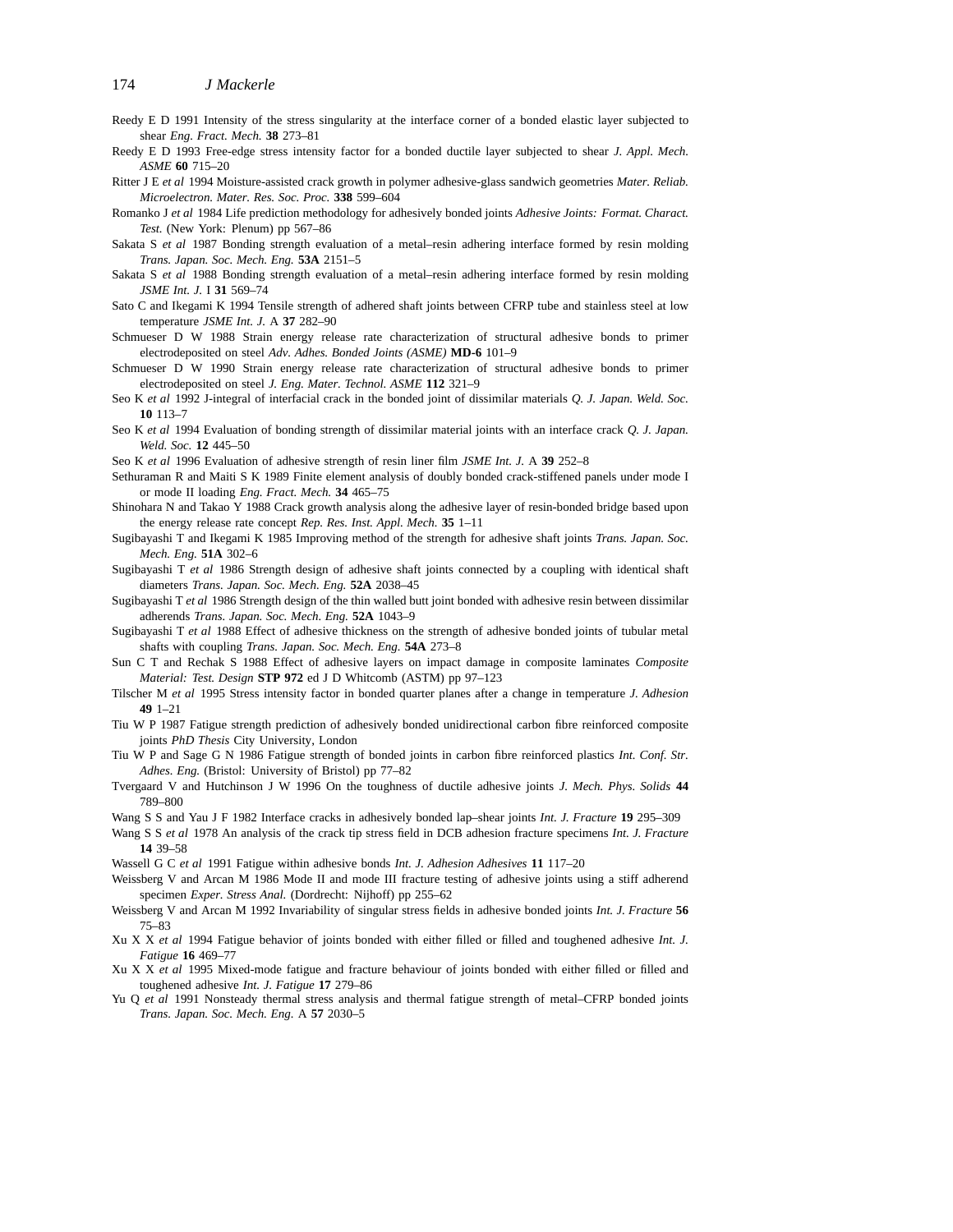- Yu Q et al 1993 Nonsteady thermal stress analysis and thermal fatigue strength of metal–CFRP bonded joints *JSME Int. J.* A **36** 43–9
- Yun S 1994 Fiber–matrix adhesion in single-fibre model composites *PhD Thesis* The University of Akron

#### *Destructive and nondestructive evaluation of bonds*

Adams R D and Harris J A 1996 A critical assessment of the block impact test for measuring the impact strength of adhesive bonds *Int. J. Adhesion Adhesives* **16** 61–71

Altus E *et al* 1986 An engineering failure envelope for adhesive joints *Exp. Mech.* **26** 267–74

- Anderson G L *et al* 1994 Embedded piezoelectric sensors to measure peel stresses in adhesive joints *Exp. Mech.* **34** 194–201
- Ben Aicha L *et al* 1987 Application of the laser-photoelasticimetry in a double-lap bonded joint: wide comparison between theoretical, numerical and experimental methods *Mechanical Behavior Adhesive Joints* ed G Verchery (Paris: Pluralis) pp 93–103

Bredemo R and Gradin P A 1986 Testing of *in situ* properties of adhesives *Int. J. Adhesion Adhesives* **6** 153–6

Chang W V and Peng S H 1992 Nonlinear elastic analysis of adhesive blister test *Int. J. Fracture* **53** 77–89

- Chow C L *et al* 1979 On the determination and application of COD to epoxy-bonded aluminium joints *J. Strain Anal. Des.* **14** 37–42
- Clark J D 1987 Verification of finite element stress analysis of adhesive bonds *Qual. Assur. Stand. FE Anal. (NAFEMS)* (Brighton)
- Crocombe A D 1995 Modelling and predicting the effects of test speed on the strength of joints made with FM73 adhesive *Int. J. Adhesion Adhesives* **15** 21–7
- Curtis A R and Ainsworth P D 1985 The mechanical testing and computer modelling of composite bonded joints *Composite Struct. 3* ed I H Marshall (Amsterdam: Elsevier) pp 562–74
- Ding S *et al* 1996 Optimization of the adhesive joint Iosipescu specimen for pure shear test *Int. J. Fracture* **76** 1–20
- Engel P A and Pedroza G C 1983 Indentation debonding test for adhered thin polymer layers *Adhesion Aspects Polym. Coat.* ed K L Mittal (New York: Plenum) pp 583–95
- Fernlund G and Spelt J K 1994 Mixed mode energy release rates for adhesively bonded beam specimens *J. Composite Technol. Res.* **16** 234–43
- Gascoigne H E and Abdallah M G 1990 Strain analysis of a bonded dissimilar composite material T-joint using Moire interferometry *Opt. Lasers Eng.* **13** 155–65

Groves S *et al* 1992 Evaluation of cylindrical shear joints for composite material *J. Composite Mater.* **26** 1134–50

Gunawan S and Gibson R F 1987 Analytical and experimental characterization of extensional damping in single lap viscoelastic adhesive joints *28th Str., Str. Dyn. Mater. Conf. (Monterey, CA)* pp 533–43

- Herrera–Franco P and Drzal L T 1992 Comparison of methods for the measurement of fibre/matrix adhesion in composites *Composites* **23** 2–27
- Herrera-Franco P *et al* 1992 Bond strength measurement in composites: analysis of experimental techniques *Composites Eng.* **2** 31–45
- Howell P A and Crews B S 1991 Numerical simulations of thermal detection of disbonds in lap joints *Rev. Prog. Quant. Nondestr. Eval.* vol 10B (New York: Plenum) pp 1367–74
- Imanaka M *et al* 1989 Fatigue life estimation of adhesive bonded shaft joints *Int. J. Fracture* **41** 223–34
- Jayachandran R *et al* 1993 Mechanics of the indentation test and its use to assess the adhesion of polymeric coatings *J. Adhesion Sci. Technol.* **7** 813–36
- Jethwa J K *et al* 1995 New test method for determining the adhesive fracture energy when bonding thin or coated substrates *J. Mater. Sci. Lett.* **14** 155–7
- John S J *et al* 1991 Measuring and predicting the durability of bonded carbon fibre/epoxy composite joints *Composites* **22** 121–7
- Johnson N L and Kardomateas G A 1988 Structural adhesive joints for application to a composite space frameanalysis and testing *7th Int. Conf. Vehicle Str. Mech.* **SAE P-210** 75–81
- Kassapoglou C and Adelmann J C 1991 KGR-1 thick adherend specimen evaluation for the determination of adhesive mechanical properties *SAMPE Tech. Conf.* **23** 162–76
- Kassapoglou C and Adelmann J C 1992 KGR-1 thick adherend specimen evaluation for the determination of adhesive mechanical properties *SAMPE Quart.* **24** 19–27
- Katona T R and Batterman S C 1983 Surface roughness effects on the stress analysis of adhesive joints *Int. J. Adhesion Adhesives* **3** 85–91
- Kawai Y *et al* 1993 Stress analysis of adhesive lap joint by finite element method and photoelasticity *Rep. Fac. Eng. Tottori University* **24** 1–9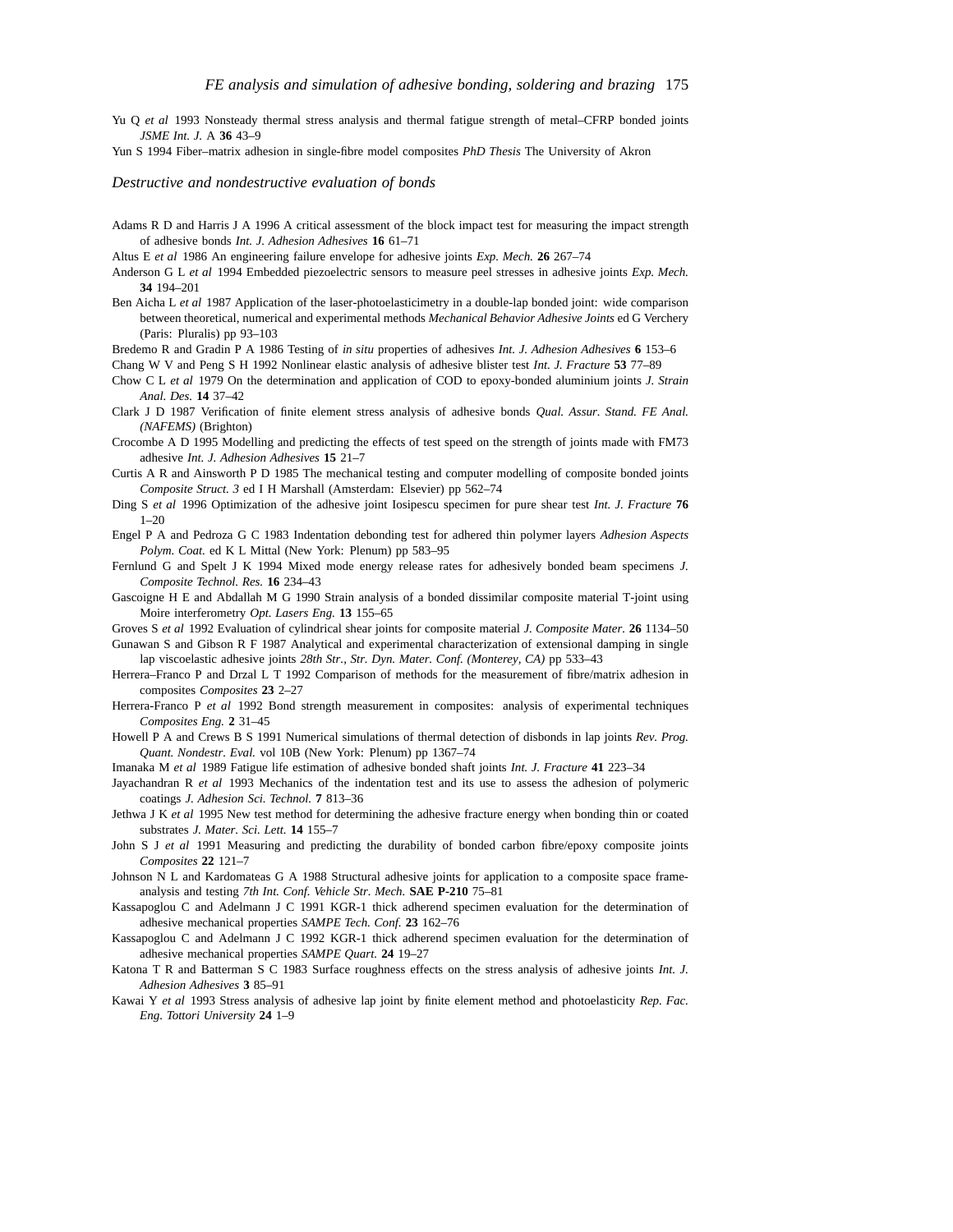- Kim N E 1991 Analytical and experimental investigation of vibratory response in adhesively bonded and composite structures *PhD Thesis* Carnegie–Mellon University
- Kim N E and Griffin J H 1994 Sensitivity of bonded and composite beams *J. Sound Vib.* **177** 71–92
- Kim W T and Lee D G 1995 Torque transmission capabilities of adhesively bonded tubular lap joints for composite drive shafts *Composite Struct.* **30** 229–40
- Kojima Y 1981 Stiffening effects of foil strain gages bonded on plastics *Trans. Japan. Soc. Mech. Eng.* **47A** 348–56
- Krenk S *et al* 1996 Fatigue analysis and testing of adhesive joints *Eng. Fract. Mech.* **53** 859–72
- Lai Y H 1994 A study of blister tests for film adhesion measurement and fracture efficiency of tests for adhesive bonds *PhD Thesis* VPI State University, Blacksburg, VA
- Leigh S H *et al* 1994 Tensile adhesion testing of thermal spray coatings on flat substrates thermal spray *Ind. Appl. Conf. (Boston)* (ASM) pp 655–62
- Li J and Lodini A 1992 Stress analysis in an AU4G-epoxy joint *Mater. Technol.* **80** 37–43
- Li J and Perrin M 1992 Neutron diffraction technique of the state of stress around an adhesive joint *EURADH '92 (Karlsruhe)* pp 266–75
- Lilleheden L 1994 Mechanical properties of adhesives *in situ* and in bulk *Int. J. Adhesion Adhesives* **14** 31–7
- Lodini A *et al* 1992 Evaluation of stresses by neutron diffraction in the adhesive–metal interface *Residual Stresses-III* ed H Fujiwara *et al* (Amsterdam: Elsevier) pp 1057–62
- Long R S 1991 Static strength of adhesively bonded ARALL-1 joints *J. Composite Mater.* **25** 391–415
- McNaney J M *et al* 1995 Elastic compliance of four-point bend specimens comprising two linear elastic materials bonded with a thin layer *ASTM J. Test. Eval.* **23** 95–101
- Parikh O K 1991 Ultrasonic analysis of nonlinear mechanical behavior and strength of adhesive bonds *PhD Thesis* Northwestern University
- Reedy E D and Guess T R 1993 Composite-to-metal tubular lap joints: strength and fatigue resistance *Int. J. Fracture* **63** 351–67
- Rix C and Eastland C 1989 Cryogenic and thermal cycling behaviour of adhesive materials *21st Int. SAMPE Tech. Conf. (Atlantic City)* pp 21–32
- Schlimmer M and Goetschmann N 1989 Computation of bonded member deformation in tensile-shear mode testing *Adhasion* **33** 8–13
- Schmueser D W 1990 Evaluating test geometries *Eng. Mater. Handbook (ASM Int.)* **3** 441–55
- Sen J K and Jones R M 1980 Stresses in double-lap joints bonded with a viscoelastic adhesive: Part I Theory and experimental corroboration *AIAA J.* **18** 1237-44
- Shaffer E O *et al* 1994 Edge delamination test: measuring the critical adhesion energy of thin film coatings: Part II: Mode mixity and application *Mater. Reliab. Microelectron Mater. Res. Soc. Proc.* **338** 541–51
- Strozier J K *et al* 1987 Tensile and shear stresses induced in adhesive shear test specimens *J. Adhesion Sci. Technol.* **1** 209–25
- Suhir E and Sulivan T M 1990 Analysis of interfacial thermal stresses and adhesive strength of bi-annular cylinders *Int. J. Solids Struct.* **26** 581–600
- Sun C T and Rechak S 1988 Effect of adhesive layers on impact damage in composite laminates *Composite Materials: Test. Design* **STP 972** ed J D Whitcomb (ASTM) pp 97–123
- Takahashi Y and Tanimoto M 1995 Experimental study of interfacial contacting process controlled by power law creep *J. Eng. Mater. Technol. ASME* **117** 336–40
- Takeshita T *et al* 1988 Tensile strength of adhesive scarf joint between GFRP and metals *J. Soc. Mater. Sci. Japan* **37** 1057–63
- Tsai M Y and Morton J 1995 An experimental investigation of nonlinear deformations in single-lap joints *Mech. Mater.* **20** 183–94
- Tsai M Y *et al* 1995 Experimental and numerical studies of a laminated composite single-lap adhesive joint *J. Composite Mater.* **29** 1154–75
- Verma S K *et al* 1995 Evaluation of critical interlaminar SIF of DCB specimen made of slender cantilever *Eng. Fract. Mech.* **50** 345–53
- Wagner D A 1992 Electric field analysis for RF heating of adhesive joints *8th Adv. Compos. Conf. (Chicago)* pp 285–92
- Wang F *et al* 1994 Adhesion strength of Cu/Polyimide measured by continuous micro-wedge scratch test *Interf. Contr. Electr. Chem. Mech. Prop. (Boston)* (MRS) pp 323–8
- Weissberg V and Arcan M 1986 Mode II and mode III fracture testing of adhesive joints using a stiff adherend specimen *Exp. Stress Anal.* (Dordrecht: Nijhoff) pp 255–62
- Xu X X *et al* 1994 Fatigue behavior of joints bonded with either filled or filled and toughened adhesive *Int. J. Fatigue* **16** 469–77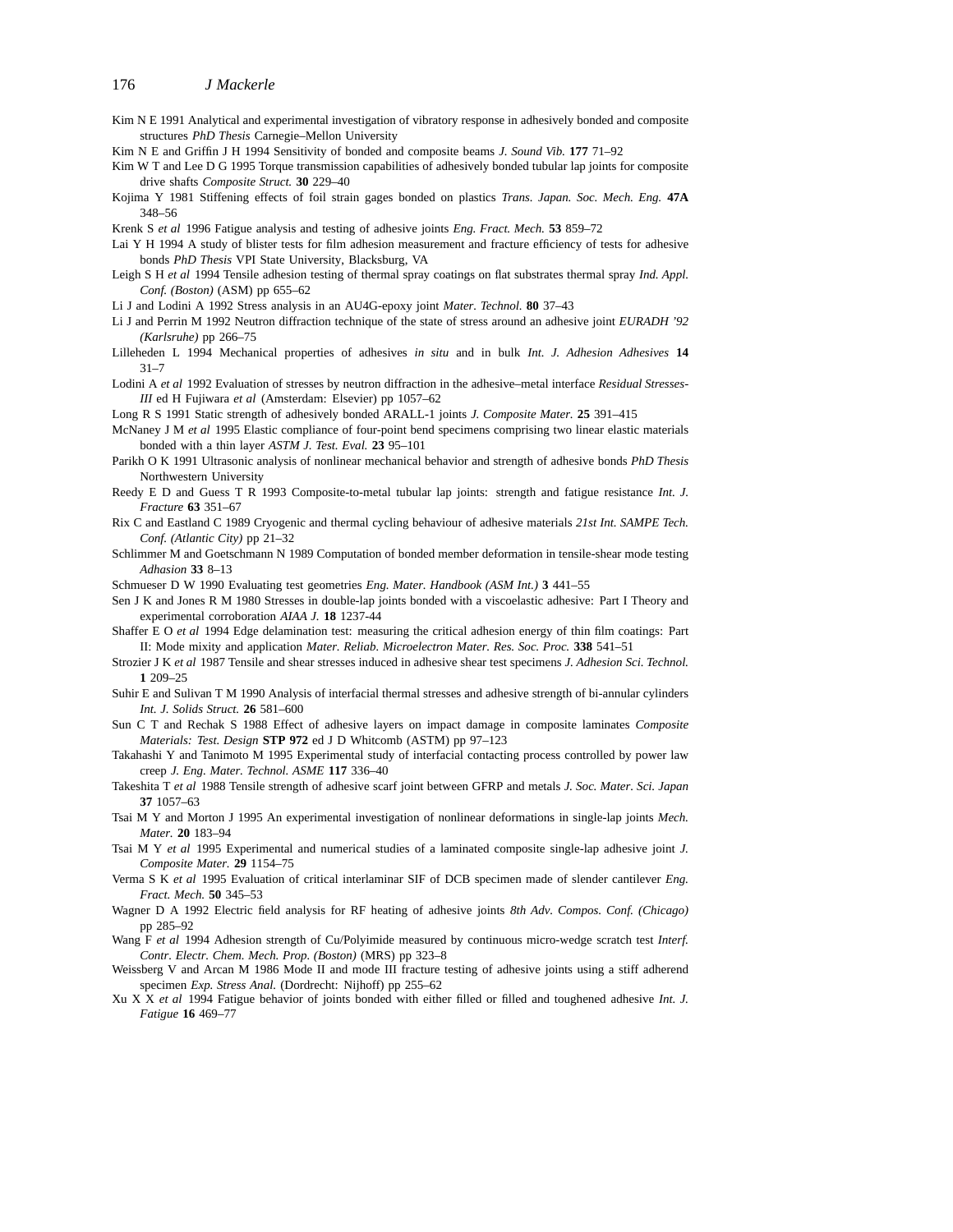#### *Other topics*

- Aivazzadeh S *et al* 1986 Special mixed finite elements for interfacial stress analysis of adhesively bonded joints *ASTM Int. Symp. Adhesive Bonded Joints (Baltimore)*
- Aivazzadeh S *et al* 1988 Special mixed finite-elements for interfacial stress analysis of adhesively bonded joints *Adhesive Bonded Joints (ASTM)* **981** 133–44
- Amijima S *et al* 1984 A micro-computer program for stress analysis of adhesive bonded joints *J. Adhes. Soc. Japan* **19** 561–9
- Anderson G P *et al* 1978 Adhesion in dental prosthetics. The artificial tooth–denture base joint *J. Adhesion* **9** 213–27

Avent R R 1986 Design criteria for epoxy repair of timber structures *J. Struct. Eng. ASCE* **112** 222–40

Carpenter W C 1990 Viscoelastic analysis of bonded connections *Comput. Struct.* **36** 1141–52

- Carpenter W C and Barsoum R 1989 Two finite elements for modeling the adhesive in bonded configurations *J. Adhesion* **30** 25–46
- Chue C H and Liu T J C 1995 Effects of laminated composite patch with different stacking sequences on bonded repair *Composites Eng.* **5** 223–30
- Chue C H and Tsai J S 1993 Bonded repair of a plate with inclined central crack under biaxial loading *Int. Conf. Adv. Composite Mater. (Wollongong)* pp 729–33
- Chue C H and Wang S C 1994 Application of bonded patch sleeve to cracked hole repair under biaxial load *Eng. Fract. Mech.* **48** 515–22
- Chue C H *et al* 1994 Optimum selection of ply orientation in bonded repair under biaxial loading *Eng. Fract. Mech.* **48** 91–101
- Gutkowski R M *et al* 1996 Formulation of a bondline element for modeling glued joints in wood *J. Theor. Appl. Mech.* **34** 101–28
- Habib M *et al* 1988 Edge effect analysis in adhesive bonded composite tubes using axisymmetric interface finiteelements *Computer Aided Design Composite Mater.* ed C A Brebbia (Berlin: Springer) pp 415–28
- Habib M *et al* 1988 Analysis of adhesively bonded composite tubes under different loading conditions using axisymmetric interface finite elements *Adv. Adhesive Bonded Joints (ASME)* **MD-6** 33–41
- Heller M *et al* 1986 Analysis of bonded inserts for the repair of fastener holes *Eng. Fract. Mech.* **24** 523–32
- Heller M *et al* 1989 Numerical analysis of bonded repairs for fastener holes with three-dimensional cracks *Eng. Fract. Mech.* **33** 81–90
- Heller M *et al* 1989 Increasing the fatigue life of cracked fastener holes using bonded repairs *Theor. Appl. Fract. Mech.* **11** 1–8
- Hogg I C and Janardhana M N 1993 Surface preparation of adhesively bonded joints *Int. Conf. Adv. Composite Mater. (Wollongong)* pp 455–61
- Jones R and Paul J 1989 Fibre composite repairs to damaged structural components *Composite Struct.* ed I H Marshall (Amsterdam: Elsevier) pp 1–37
- Jones R *et al* 1982 Stress analysis of adhesively bonded repairs to fibre composite structures *STRUCT-Rep-386* Aeronaut. Res. Lab., Melbourne
- Jones R *et al* 1983 Analysis of bonded repairs to damaged fibre composite structures *Eng. Fract. Mech.* **17** 37–46 Jones R *et al* 1987 Computational methods in modern repair technology *Comput. Mech.* **2** 247–52
- Kim N E and Griffin J H 1994 A special element approach for calculating the vibratory response of adhesively bonded and composite structures *J. Sound Vib.* **170** 377–95
- Kim N E and Griffin J H 1994 Sensitivity of bonded and composite beams *J. Sound Vib.* **177** 71–92
- Ko T C *et al* 1994 Balanced and unbalanced patching of cracked lap joints using weighted adhesive plate element *Theor. Appl. Fract. Mech.* **21** 177–95
- Ko T C *et al* 1995 Vibration of bonded laminated lap-joint plates using adhesive interface elements *J. Sound Vib.* **184** 567–83
- Kuo A S 1984 A two-dimensional shear spring element *AIAA J.* **22** 1460–4
- Kyogoku H *et al* 1989 CAD system for strength evaluation of adhesively bonded joints *Trans. Japan. Soc. Mech. Eng.* **55** 492–7
- Lin C C and Ko T C 1993 Adhesive interface element for bonding of laminated plates *Composite Struct.* **25** 217–25
- Maiti S K and Sethuraman R 1992 A higher order element for finite element analysis of stiffened panels subjected to in-plane loading and study on efficient arrangement of bonded strip crack stiffeners *Eng. Fract. Mech.* **41** 349–65
- Mallick V and Stone M H 1994 JOINT—a new stress analysis method for adhesive joints *EURADH94* (Mulhouse) pp 528–31
- Min J B and Natarajan R N 1991 Characteristics of geometric parameters affecting strength of adhesive bonded joints in prosthetic systems *Winter Ann. Meet. (Atlanta)* **BED 20** (ASME) pp 181–3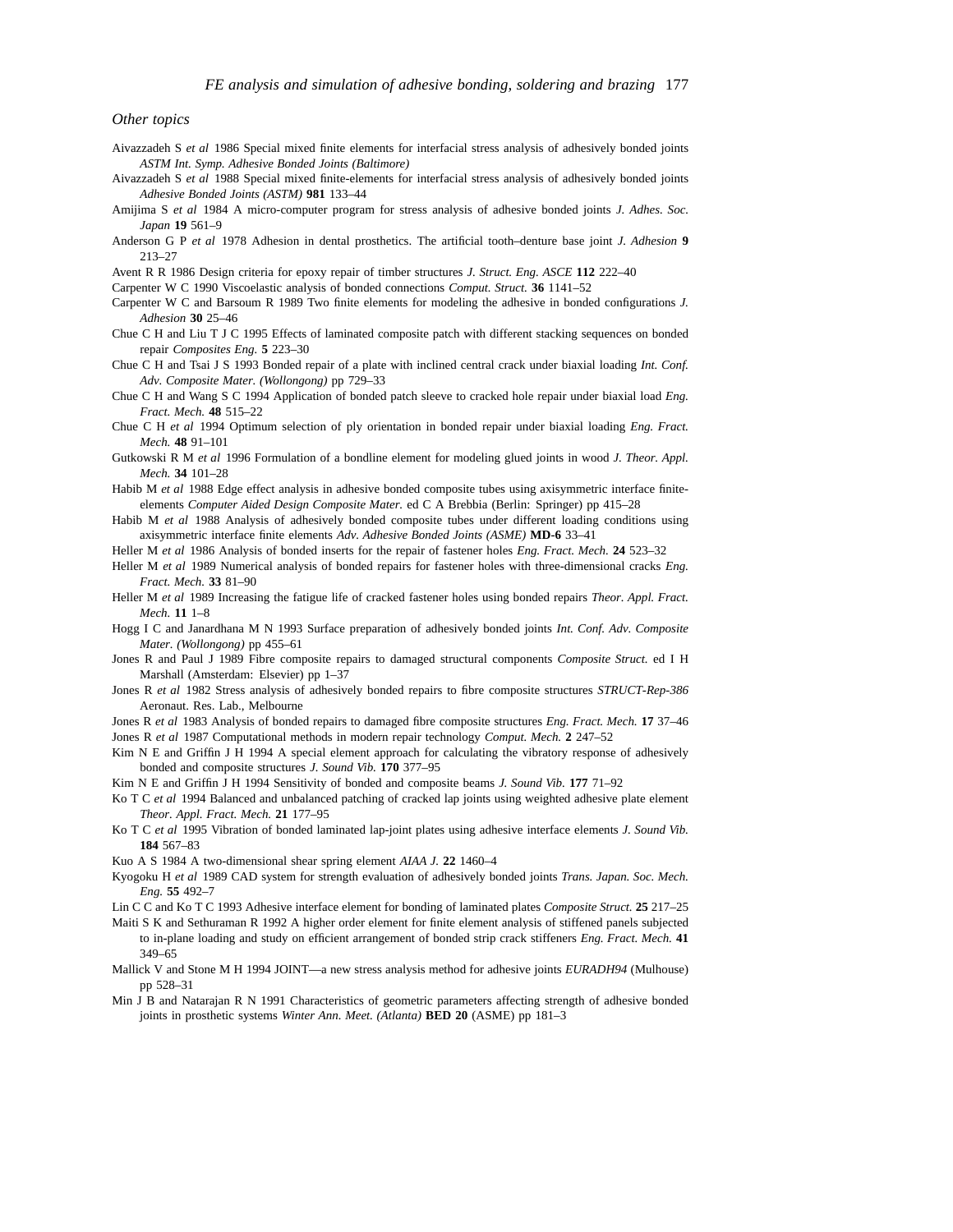MothersilleDKV 1989 The influence of close proximity blasting on the performance of resin-bonded bolts *PhD Thesis* University of Bradford, UK

Paul J *et al* 1994 Bonded composite repair of cracked load-bearing holes *Eng. Fract. Mech.* **48** 455–61

- Sharifi P and Sable W W 1991 A nonlinear joint element for the analysis of adhesive bonded joints *32nd Str., Str. Dyn. Mater. Conf. (Baltimore)* (AIAA) pp 1562–71
- Sun C T *et al* 1995 Analysis of cracked aluminum plates repaired with bonded composite patches *36th Str. Str. Dyn. Mater. Conf. (New Orleans)* (AIAA) pp 3143–52
- Sun C T *et al* 1996 Analysis of cracked aluminum plates repaired with bonded composite patches *AIAA J.* **34** 369–74

Yadagiri S *et al* 1987 Viscoelastic analysis of adhesively bonded joints *Comput. Struct.* **27** 445–54

Yamada Y *et al* 1979 Handy incorporation of bond and singularity elements in the finite element solution routine *5th Int. Conf. Str. Mech. Reactor Tech. (Berlin)* pp M9/8

#### *A.2. Finite element analysis and simulation of soldering*

*Thermal stresses and deformation analysis of solder joints*

- Bachmann H and Seeliger R W 1987 Elasto–plastic finite element analysis of SMD joints for space applications *FEM '87 Int. Cong. (Baden-Baden)* (IKOSS) pp 13–29
- Bhatti P K and Gschwend K 1994 Effect of global and local CTE mismatch on solder joint creep in SMT devices *1994 Int. Mech. Eng. Cong. Expo. (ASME)* **EEP-8** 55–63
- Bhatti P K *et al* 1993 Computer simulation of leaded surface mount devices and solder joints in a thermal cycling environment *Adv. Electron. Packag. (ASME)* **EEP-4** 1047–54
- Bhatti P K *et al* 1995 Three-dimensional creep analysis of solder joints in surface mount devices *J. Electron. Packaging* **117** 20–5
- Busso E P *et al* 1994 A forward gradient time integration procedure for an internal variable constitutive model of Sn–Pb solder *Int. J. Num. Meth. Eng.* **37** 539–58
- Busso E P *et al* 1994 Modeling complex inelastic deformation processes in IC packages solder joints *J. Electron. Packaging* **116** 6–15
- Corbin J S 1993 Finite element analysis for solder ball connect (SBC) structural design optimization *IBM J. Res. Dev.* **37** 585–96
- Doi H *et al* 1994 Structural analysis of thermal stress ratcheting-like deformation for LSI solder joint *3rd World Cong. Comp. Mech. (Chiba, Japan)* p D4–4
- Engel P and Chou S C 1994 Plastic deformation of solder joints in pin grid arrays subjected to thermal stress *Winter Ann. Meet. (Chicago)* (ASME) pp 1–15
- Engel P A and Chou S C 1995 Plastic deformation of solder joints in pin grid arrays subjected to thermal stress *J. Electron. Packaging* **117** 136–40
- Engel P A and Lee L C 1986 Surface solder stress design for thermal loading of modules *Proc. NEPCON East Conf. (Boston)* pp 263–70
- Engel P A and Wu K R 1991 Thermal stress analysis of pin grid array structures. Pin and solder joint problems *ASME Winter Ann. Meet. (Atlanta)* (ASME) pp 1–11
- Engel P A and Wu K R 1992 Thermal stress analysis of pin grid array structures: pin and solder joint problems *J. Electron. Packaging* **114** 314–21
- Garrison A *et al* 1995 How much rework is too much? The effects of solder joint rework on plated-through holes in multilayer printed wiring boards *Solder. Surf. Mount Technol.* **19** 48–51
- Glynn T J *et al* 1991 Reflow soldering of fine-pitch devices using a Nd:YAG laser *Proc. SPIE* **1598** 200–5
- Glynn T J *et al* 1993 Laser soldering of surface mount components and memory chips *Proc. SPIE* **1990** 405–14 Gonzales G L *et al* 1995 Physical properties of low temperature solders and die attach materials *1995 SOUTHCON Conf. (Lauderdale)* pp 340–4

Guth W and Stingl P 1994 Numerical analysis to optimize soldered metal–ceramic parts *Konstruktion* **46** 301–8 Hanrahan T F *et al* 1992 Modelling of a solder paste flow with a free surface in stencil printing *Adv. Electron. Packaging (ASME)* **EEP-2** 587–92

- Ho T H *et al* 1995 Linear finite element stress simulation of solder joints on 225 I/O plastic BGA package under thermal cycling *45th Electron. Compon. Tech. Conf. (Las Vegas)* (IEEE) pp 930–6
- Hong B Z 1993 Finite element modeling of time and temperature dependent inelastic deformation of flip chip solder joint *Int. Electron. Packag. Conf. (San Diego)* pp 343–50
- Hong B Z and Burrell L G 1994 Nonlinear finite element simulation of thermoviscoplastic deformation of C4 solder joint in high-density packaging under thermal cycling *I-THERM IV (Washington)* (IEEE) pp 117–25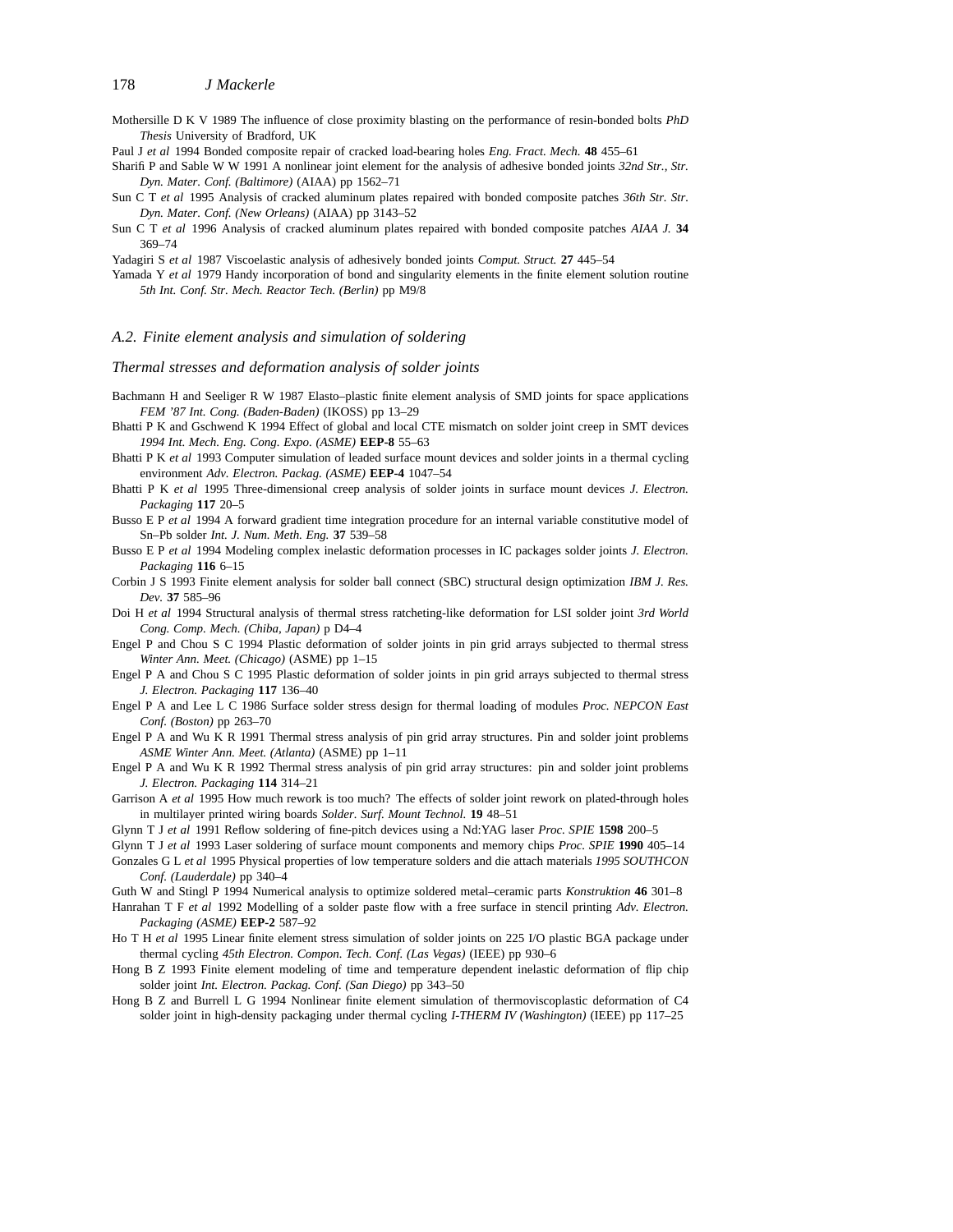- Hong B Z and Burrell L G 1995 Nonlinear finite element simulation of thermoviscoplastic deformation of C4 solder joints in high density packaging under thermal cycling *IEEE Trans. Compon. Pack. Manuf. Technol.* **18** 585–91
- Hu K X *et al* 1995 Stress analysis of boards with highly populated solder joints and components a micromechanics approach *ASME Int. Mech. Eng. Cong. Expo. (San Francisco)* **EEP-19**
- Jih E and Pao Y H 1994 Evaluation of critical design parameters for surface mount leadless solder joints subjected to thermal cycling *1994 Int. Mech. Eng. Cong. Expo. (ASME)* **AMD-187** 213–28
- Jih E and Pao Y H 1995 Evaluation of design parameters for leadless chip resistors solder joints *J. Electron. Packaging* **117** 94–9
- Katyl R H 1993 Calculation of molten solder profiles for rectangular pad geometries *Adv. Electron. Packaging (ASME)* **EEP-4** 1095–101
- Kawai S 1989 Structural design of plastic IC packages *JSME Int. J.* I **32** 320–30
- Kotlowitz R W and Rizzo A R 1994 Comparative compliance of a representative surface mount leadless solder connection and commercial lead designs *44th Electron. Compon. Technol. Conf. (Washington)* (IEEE) pp 94– 101
- Lau J and Erasmus S 1992 Experimental and analytical studies of 304-pin 0.5 mm pitch 40 mm body size plastic quad flat pack solder joints and leads under bending twist *ASME Winter Ann. Meet. (Anaheim)* (ASME) pp 1–12
- Lau J *et al* 1992 Experimental and analytical studies of 28-pin thin small outline package (TSOP) *J. Electron. Packaging* **114** 169–76
- Lau J *et al* 1993 Experimental and analytical studies of encapsulated flip chip solder bumps on surface laminar circuit boards *Circuit World* **19** 18–24
- Lau J H and Harkins C G 1990 Stiffness of gull-wing leads and solder joints for a plastic quad flat pack *IEEE Trans. Compon. Hybrids Manuf. Technol.* **13** 124–30
- Lee T S *et al* 1995 Finite element modeling of 3-dimensional solder joint geometry in SMT *Adv. Electron. Packaging (ASME)* **10-2** 1031–41
- Liu S and Mei Y 1995 Behaviour of delaminated plastic IC packages subjected to encapsulation cooling moisture absorption and wave soldering *IEEE Trans. Compon. Pack. Manuf. Technol.* **18** 634–45
- Liu S and Mei Y H 1994 VLSI microelectronic plastic packaging subjected to encapsulation cooling and wave soldering *1994 Int. Mech. Eng. Cong. Expo. (ASME)* **AMD-187** 129–44
- Lovasco F 1988 Solder joint modeling using finite-element analysis *8th Ann. Int. Electronics Packaging Conf. (Dallas)* pp 410–8
- Mahaney H V 1993 Thermal modeling of the infrared reflow process for solder ball connect (SBC) *IBM J. Res. Dev.* **37** 609–19
- Martin T and Ume C 1993 Finite element analysis of printing board due to the solder masking process warpage *43rd Electr. Comp. Technol. Conf. (Orlando)* (IEEE) pp 563–9
- Mintchev P *et al* 1994 Finite element analysis of the electromagnetic field in jetmag type soldering devices *J. Mater. Sci. Technol.* **2** 56–64
- Mittal S *et al* 1996 Mechanical response of PCB assemblies during infrared reflow soldering *IEEE Trans. Compon. Pack. Manuf. Technol.* **19** 127–33
- Miura H *et al* 1988 Temperature distribution in IC plastic packages in the reflow soldering process *IEEE Trans. Compon. Hybrids Manuf. Technol.* **11** 499–505
- Morgan H S 1991 Thermal stresses in layered electrical assemblies bonded with solder *J. Electron. Packaging* **113** 350–4
- Mukai M *et al* 1994 Numerical elastic-creep thermal stress analyses for the SMT-PGA package's solder joint *3rd World Cong. Comp. Mech. (Chiba, Japan)* p D4-3
- Mukai M *et al* 1994 Elastic-creep thermal stress analyses for the SMT-PGA package's solder joint *1994 Int. Mech. Eng. Cong. Expo. (ASME)* **AMD-187** 197–203
- Nigro N J *et al* 1993 Finite element method for predicting equilibrium shapes of solder joints *J. Electron. Packaging* **115** 141–6
- Nigro N J *et al* 1995 Parametric finite element method for predicting shapes of three-dimensional solder joints *Adv. Electron. Packaging (ASME)* **10-1** 435–49
- Pan T Y 1991 Thermal cycling induced plastic deformation in solder joints. Part I-Accumulated deformation in surface mount joints *J. Electron. Packaging* **113** 8–15
- Pan T Y 1991 Thermal cycling induced plastic deformation in solder joints. Part II-Accumulated deformation in through hole joints *IEEE Trans. Compon. Hybrids Manuf. Technol.* **14** 824–32
- Pao Y H *et al* 1991 A nonlinear and time-dependent finite element analysis of solder joints in surface mounted components under thermal cycling *Mech. Beh. Mat. Str. Microelectr.* ed E Suhir *et al* (MRS) pp 23–8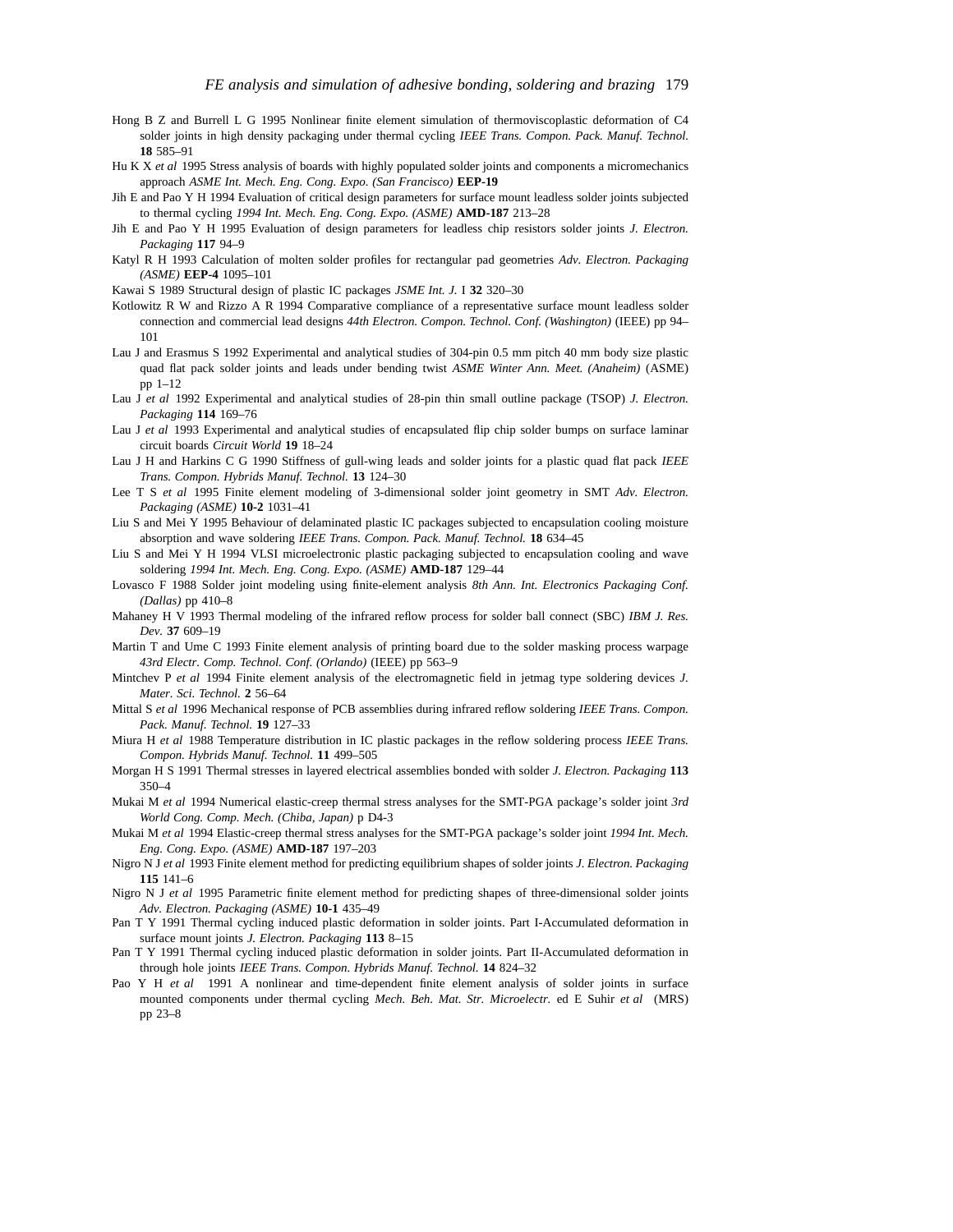Pao Y H *et al* 1994 Experimental and modeling study of thermal cyclic behaviour of Sn–Cu and Sn–Pb solder joints *Fall 1993 MRS Meet.* **323** 153–8

- Pitarresi J M and Akanda A 1993 Random vibration response of a surface mount lead/solder joint *ASME Int. Electron. Packaging Conf.* **EEP 4-1** 207–15
- Rassaian M *et al* 1995 Hermeticity lifetime of a 63Sn37Pb solder sealed optical fibre feedthrough *45th Electron. Compon. Technol. Conf. (Las Vegas)* (IEEE) pp 1110–5

Read D T and Lucey G K 1991 Intelligent processing of SMT solder joints *NEPCON West '91 (Anaheim)* pp 39–50

Schroeder S A *et al* 1994 Model for primary creep of 63Sn–37Pb solder *ASTM Spec. Publ. No 1153 (Atlanta)* pp 82–94

- Sherif R A *et al* 1992 Transient thermal gradients across solder interconnections in electronic systems *I-THERM III (Austin, TX)* (IEEE) pp 219–25
- Shiratori M *et al* 1994 Thermal stress analyses of surface-mount assembly by an influence function method *3rd World Cong. Comp. Mech. (Chiba, Japan)* p D4-1
- Skipor A *et al* 1992 Constitutive characterization of 63/37 Sn/Pb eutectic solder using the Bodner–Partom unified creep plasticity model *Adv. Electron. Packaging (ASME)* **EEP-2** 661–72

Skipor A F 1993 On the plasticity of the solder joint *PhD Thesis* University of Illinois, Chicago

- Syed A R *et al* 1993 Effect of temperature profile parameters on creep strain response of solder joints in leaded surface mount devices *Adv. Electron. Packaging (ASME)* **EEP-4** 1055–62
- Tatara R A 1987 Modelling thermal resistance of power modules having solder voids with finite elements *Act. Passive Electron. Compon.* **12** 239–50
- Tervalon M J 1990 Local mismatches in SM solder joint FE analysis *40th Electr. Compon. Technol. Conf. (Las Vegas)* (IEEE) pp 954–7
- Thompson K R 1989 Solder joint strain reduction of leadless IC packages through finite element analysis tailored PCB construction *6th IEEE/CHMT Int. Electr. Manuf. Technol. Symp. (Nara)* pp 105–11
- Tong K W *et al* 1995 Stresses in idealized triangular shaped surface mounted solder joints *ASME Int. Mech. Eng. Cong. Expo. (San Francisco)* **EEP-8**
- Von Freeden H *et al* 1995 FE-modelling of the cooling behavior of a mechanically applied lead coating on steel components with multiple curvature *Schweissen Schneiden* **7** 136–8
- Waldvogel J M *et al* 1996 Transport phenomena in picoliter size solder droplet dispension *J. Heat Transf. (ASME)* **118** 148–56
- Wang Y P *et al* 1995 Strain sensitivity to geometry and material property in CGA solder connect using hybrid analysis *ASME Int. Mech. Eng. Cong. Expo. (San Francisco)* **EEP-16**
- Yu Q *et al* 1994 Thermal conduction and thermal stress analyses of surface-mount assembly with a solder joint element*1994 Int. Mech. Eng. Cong. Expo. (ASME)* **AMD-187** 205–11

#### *Fracture mechanics aspects and fatigue analysis of solder joints*

- Akay H U *et al* 1992 Thermal fatigue analysis of SMT solder joint using nonlinear finite element method approach *IEPS Proc. Technol. Conf. (Austin)* pp 980–98
- Akay H U *et al* 1993 Thermal fatigue analysis of a SMT solder joint using a nonlinear FEM approach *Int. J. Microcirc. Electron. Packaging* **16** 79–88
- Barker D B *et al* 1991 Effect of SMC lead dimensional variabilities on lead compliance and solder joint fatigue life *ASME Winter Ann. Meet. (Atlanta)* (ASME) pp 1–8
- Barker D B *et al* 1992 Effect of SMC lead dimensional variabilities on lead compliance and solder joint fatigue life *J. Electron. Packaging* **114** 177–84
- Dasgupta A *et al* 1991 Solder creep-fatigue analysis by an energy-partitioning approach *ASME Winter Ann. Meet. (Atlanta)* (ASME) pp 1–8
- Dasgupta A *et al* 1992 Solder creep-fatigue analysis by an energy-partitioning approach *J. Electron. Packaging* **114** 152–60
- Evans J W 1994 Fatigue and reliability in near eutectic solder alloys for spacecraft applications *PhD Thesis* The John Hopkins University
- Frear D R *et al* 1995 Microstructurally based model of solder joints under conditions of thermomechanical fatigue *Adv. Electron. Packaging (ASME)* **10-1** 347–60
- Govila R K *et al* 1994 Thermal fatigue damage in the solder joints of leadless chip resistors *J. Electron. Packaging* **16** 83–8
- Gupta V K and Barker D B 1994 Modeling solder joint fatigue life for gullwing leaded packages: Part 1-Elastic plastic stress model *Winter Ann. Meet. (Chicago)* (ASME) pp 1–12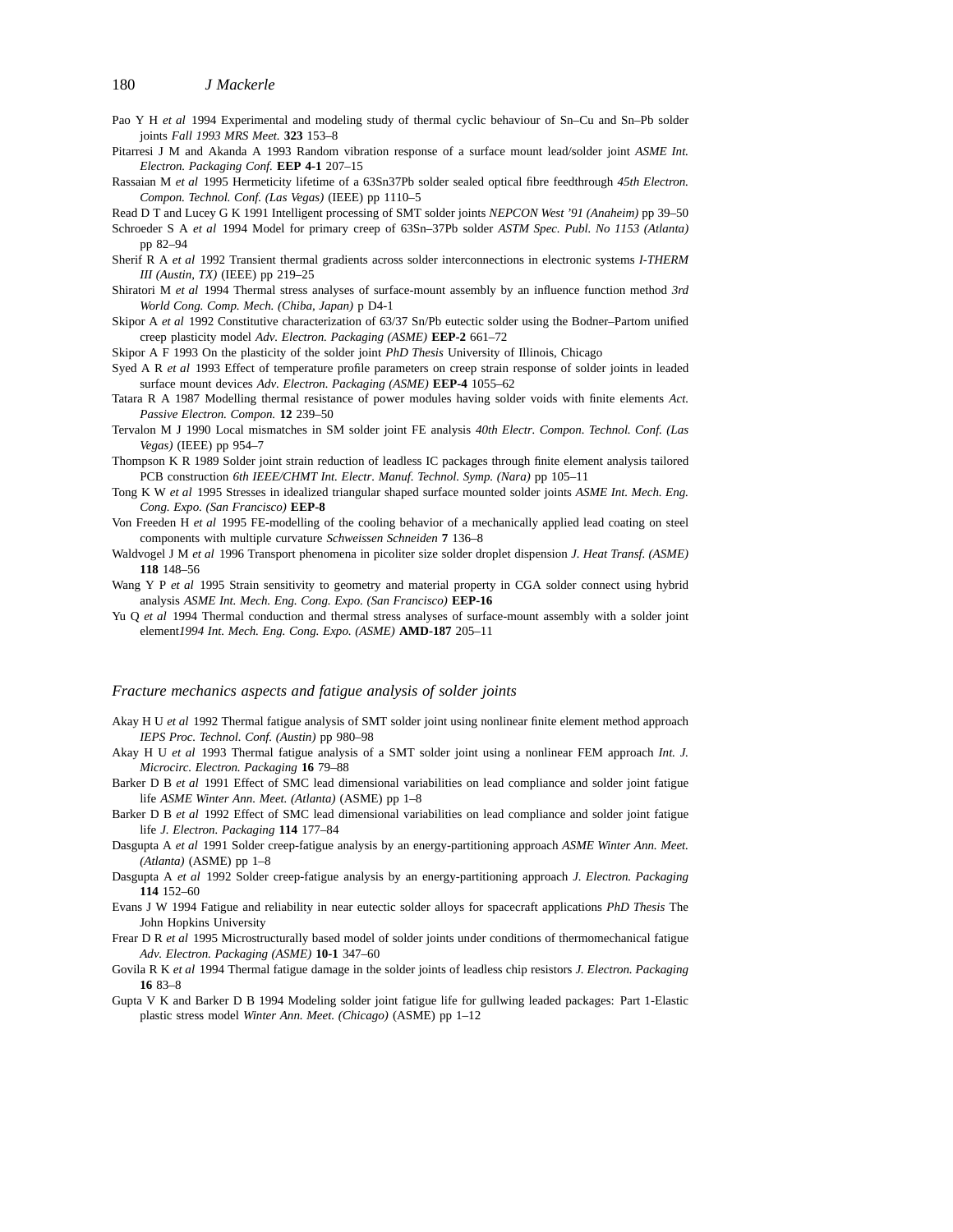- Gupta V K and Barker D B 1995 Modeling solder joint fatigue life for gullwing leaded packages: Part I-Elastic plastic stress model *J. Electron. Packaging* **117** 123–9
- Gupta V K *et al* 1995 Modeling solder joint fatigue life for gullwing leaded packages: Part II-Creep model and life calculation *Adv. Electron. Packaging (ASME)* **10-2** 1043–57
- Hsu T R 1995 Damage mechanics model for low cycle fatigue analysis of solder joints *Adv. Electron. Packaging (ASME)* **10-2** 1079
- Hund T D and Burchett S N 1991 Solder fatigue reduction in point focus photovoltaic concentrator modules *22nd IEEE Photovolt. Spec. Conf. (Las Vegas)* pp 754–9
- Jahsman W E and Lii M J 1991 Effects of frequency and amplitude on plastic and creep damage in solder joints for compliant leads undergoing cyclic loading *Winter Ann. Meet. (Atlanta)* vol AMD-131 (ASME) pp 107–14 Ju S H 1993 Creep-fatigue analysis of solder joints *PhD Thesis* University of Wisconsin–Madison
- Ju S H *et al* 1993 Life prediction of solder joints by damage and fracture mechanics *Winter Ann. Meet. (New Orleans)* vol EEP-7 (ASME) 105–11

Ju S H *et al* 1994 Creep-fatigue damage analysis of solder joints *ASTM Spec. Publ.* **1153** 1–21

- Kitano M *et al* 1991 Study of package cracking during the reflow soldering process (2nd Rep Strength evaluation of the plastic by using stress singularity theory) *Trans. Japan. Soc. Mech. Eng.* A **57** 1398–405
- Lau J *et al* 1990 Fatigue analysis of a ceramic pin grid array soldered to an orthotropic epoxy substrate *Winter Ann. Meet. (Dallas)* (ASME) pp 1–16
- Lau J *et al* 1991 Fatigue analysis of a ceramic pin grid array soldered to an orthotropic epoxy substrate *J. Electron. Packaging* **113** 138–48
- Lau J *et al* 1992 Thermal fatigue life of 256-pin 0.4 mm pitch plastic quad flat pack solder joints *Adv. Electron. Packaging (Milpitas)* (ASME) pp 855–63
- Lau J H 1993 Thermal fatigue life prediction of flip chip solder joints by fracture mechanics method *Eng. Fract. Mech.* **45** 643–54
- Lau J H and Rice D W 1992 Thermal fatigue life prediction of flip chip solder joints by fracture mechanics method *Adv. Electron. Packaging (ASME)* **EEP-1** 385–92
- Liu S and Mei Y 1995 Behaviour of delaminated plastic IC packages subjected to encapsulation cooling moisture absorption and wave soldering *IEEE Trans. Compon. Pack. Manuf. Technol.* **18** 634–45
- Miyoshi T *et al* 1990 Study on the strength evaluation of surface mount solder joints *Trans. Japan. Soc. Mech. Eng.* A **56** 911–6
- Pan T Y 1994 Critical accumulated strain energy (case) failure criterion for thermal cycling fatigue of solder joints *J. Electron. Packaging* **116** 163–70
- Pao Y H *et al* 1993 Constitutive behavior and low cycle thermal fatigue of 97Sn–3Cu solder joints *J. Electron. Packaging* **115** 147–52
- Pao Y H *et al* 1993 All experimental and finite element study of thermal fatigue fracture of PbSn solder joints *J. Electron. Packaging* **115** 1–8
- Pao Y H *et al* 1994 Thermomechanical and fatigue behaviour of high-temperature lead and lead-free solder joints *Fatigue Electron. Mater. (Atlanta)* (ASTM) pp 60–81
- Pao Y H *et al* 1995 Thermal fatigue modeling of solder interlayer in power electronics *Adv. Electron. Packaging (ASME)* **10–2** 1059–68
- Paydar N *et al* 1993 Finite element study of fatigue life prediction methods for thermally loaded solder joints *Adv. Electron. Packaging (ASME)* **EEP-4** 1063–70
- Paydar N *et al* 1994 Finite element study of factors affecting fatigue life of solder joints *J. Electron. Packaging* **116** 265–73
- Peak R S and Fulton R E 1993 Automating routine analysis in electronic packaging using product model-based analytical models: Part II—Solder joint fatigue case studies *ASME Winter Conf.* **93-WA/EEP-24** 1–12
- Pidaparti R M V and Song X 1996 Fatigue crack propagation life analysis of solder joints under thermal cyclic loading *Theor. Appl. Fract. Mech.* **24** 157–64
- Riemer D E 1990 Cycle life prediction of SMT solder joints on TCE-mismatched substrates *Solder. Surf. Mount Technol.* **6** 52–7
- Riemer D E 1990 Prediction of temperature cycling life for SMT solder joints on TCE-mismatched substrates *40th Electron. Compon. Technol. Conf. (Las Vegas)* pp 418–25
- Ross R G and Wen L C 1993 Crack propagation in solder joints during thermal–mechanical cycling *ASME Winter Conf.* **93-WA/EEP-9** 1–8
- Ross R G and Wen L C 1994 Crack propagation in solder joints during thermal–mechanical cycling *J. Electron. Packaging* **116** 69–75

Ross R G *et al* 1992 Solder creep-fatigue interactions with flexible leaded parts *J. Electron. Packaging* **114** 185–92

Sarihan V 1993 Temperature dependent viscoplastic simulation of controlled collapse solder joint under thermal cycling *J. Electron. Packaging* **115** 16–21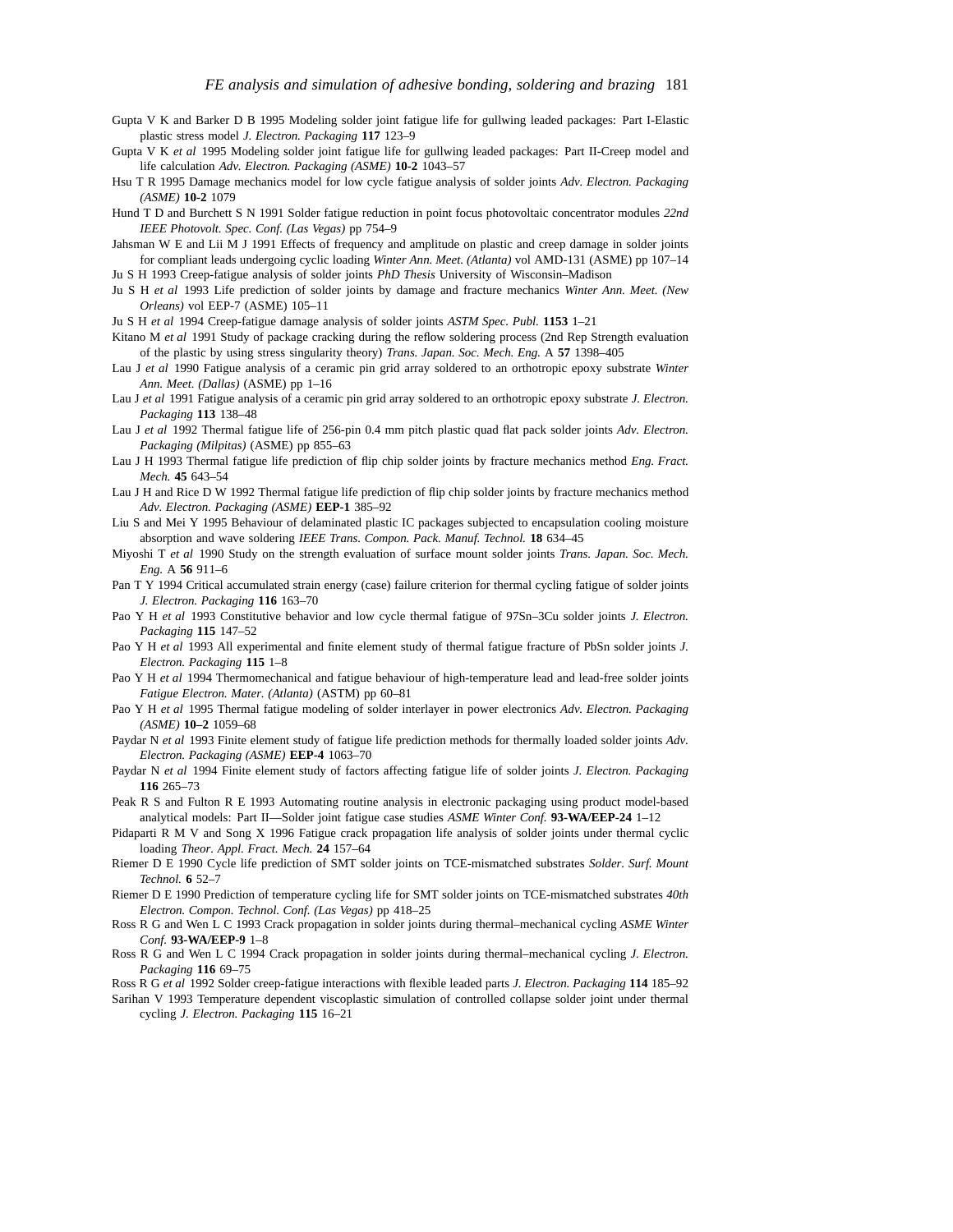- Sarihan V 1994 Energy based methodology for damage and life prediction of solder joints under thermal cycling *IEEE Trans. Compon. Pack. Manuf. Technol.* **17** 626–31
- Sauber J and Seyyedi J 1992 Predicting thermal fatigue lifetimes for SMT solder joints *J. Electron. Packaging* **114** 472–6
- Schmidt C G *et al* 1995 Thermal fatigue behaviour of J-lead solder joints *IEEE Trans. Compon. Pack. Manuf. Technol.* **8** 611–7
- Shiratori M *et al* 1995 Computational and experimental hybrid approach to creep-fatigue behavior of surfacemounted solder joints *Adv. Electron. Packaging (ASME)* **10-1** 451–7
- Skipor A F *et al* 1995 The effect of mechanical constraint on the flow and fracture of 63/37 Sn/Pb eutectic alloy *Eng. Fract. Mech.* **52** 647–69
- Solomon H D *et al* 1990 Predictions of solder joint fatigue life *40th Electron. Compon. Technol. Conf. (Las Vegas)* pp 351–9
- Subbarayan G 1995 Procedure for automated profile and life prediction in flip-chip and BGA solder joints Part II: Numerical solution *ASME Int. Mech. Eng. Cong. Expo. (San Francisco)* **EEP-25**
- Subbarayan G 1995 Procedure for automated profile and life prediction in flip-chip and BGA solder joints Part I: Mathematical model *ASME Int. Mech. Eng. Cong. Expo. (San Francisco)* **EEP-17**
- Syed A R 1995 Creep crack growth prediction of solder joints during temperature cycling—an engineering approach *J. Electron. Packaging* **117** 116-21
- Tong H M *et al* 1993 Effects of parylene coating on the thermal fatigue life of solder joints in ceramic packages *IEEE Trans. Compon. Hybrids Manuf. Technol.* **16** 571–6
- Uegai Y *et al* 1991 Evaluation of fatigue damage in surface mount solder joints *J. Soc. Mater. Sci. Japan* **40** 1324–9
- Uegai Y *et al* 1992 Evaluation of fatigue damage in solder joints of electronic devices *Mech. Behav. Mater.-VI* vol 4 (New York: Pergamon) pp 391–6
- Uegai Y *et al* 1995 Evaluation method of thermal fatigue life for surface-mount solder joints by mechanical fatigue test *Trans. Japan. Soc. Mech. Eng.* A **61** 729–35
- Verma S *et al* 1993 A numerical study of fatigue life of J-leaded solder joints using the energy partitioning approach *J. Electron. Packaging* **115** 416–23
- Wen L C and Ross R G 1994 Comparison of LCC solder joint life predictions with experimental data *Winter Ann. Meet. (Chicago)* (ASME) pp 1–8
- Wen L C and Ross R G 1995 Comparison of LCC solder joint life predictions with experimental data *J. Electron. Packaging* **117** 109–15
- Wong T E and Cohen H M 1995 Bus bar solder joint durability evaluation *ASME Int. Mech. Eng. Cong. Expo. (San Francisco)* **EEP-15**
- Yao D *et al* 1995 Experimental technique for studying mixed-mode crack growth in solder joints *ASME Int. Mech. Eng. Cong. Expo. (San Francisco)* **EEP-12**
- Yu Q and Shiratori M 1995 Finite element and experimental study to creep fatigue behaviors of microelectronics solder joints *ASME Int. Mech. Eng. Cong. Expo. (San Francisco)* **EEP-9**
- Zhang Z *et al* 1995 Use of backface strain to monitor fatigue crack initiation in solder joints *ASME Int. Mech. Eng. Cong. Expo. (San Francisco)* **EEP-11**

#### *Solder joint reliability*

- Charles H K and Clatterbaugh G V 1990 Solder joint reliability: design implication from FE modeling and experimental testing *J. Electron. Packaging* **112** 135–46
- Darveaux R 1995 Optimizing the reliability of thin small outline package (TSOP) solder joints *Adv. Electron. Packaging (ASME)* **10-2** 675–85
- Evans J W 1994 Fatigue and reliability in near eutectic solder alloys for spacecraft applications *PhD Thesis* The Johns Hopkins University
- Johnson Z 1995 Lead stiffness based solder joint reliability estimates for the 240- and 304-lead ceramic quad flat pack *ASME Int. Mech. Eng. Cong. Expo. (San Francisco)* **EEP-6**
- Lau J and Erasmus S 1993 Reliability of fine pitch plastic flat pack leads and solder joints under bending twisting and thermal conditions *J. Electron. Packaging* **115** 322–8
- Lau J *et al* 1991 Experimental and analytical studies of 28-pin thin small outline package (TSOP) solder-joint reliability *ASME Winter Ann. Meet. (Atlanta)* (ASME) pp 1–12
- Lau J *et al* 1992 Analytical and experimental studies of 208-pin fine pitch (0.5 mm) quad flat pack solder-joint reliability *Circuit World* **18** 13–9
- Lau J *et al* 1993 Solder joint reliability of a thin small outline package *Circuit World* **20** 12–9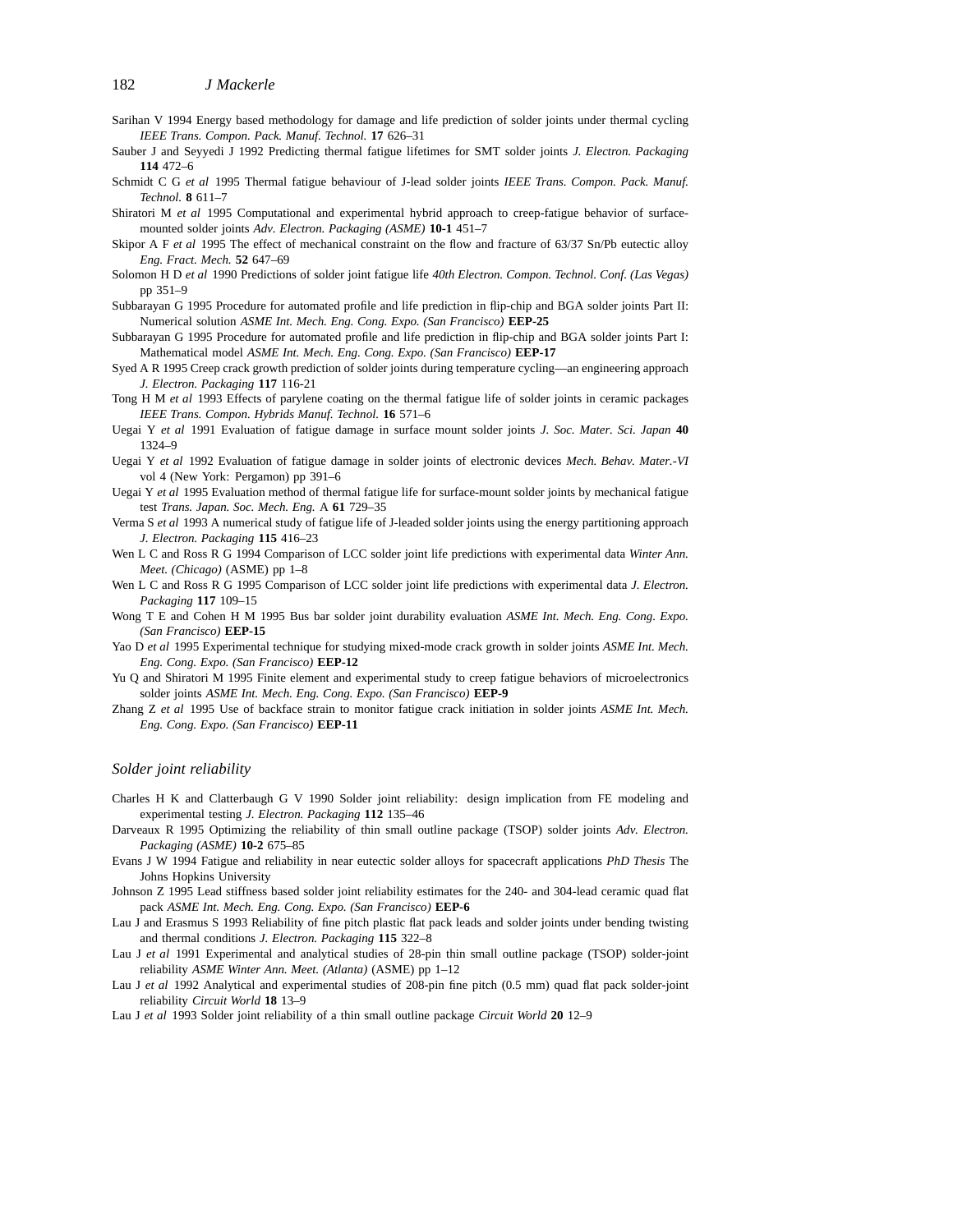- Lau J H and Harkins C G 1988 Stiffness of PQFP gull-wing lead and its effect on solder joint reliability *5th IEEE/CHMT Int. Electr. Manuf. Technol. Symp.* pp 131–42
- Liu S and Mei Y H 1994 Effects of voids and their interactions on SMT solder joint reliability *Solder. Surf. Mount Technol.* **18** 21–8
- Panchwagh T *et al* 1995 Reliability of surface mount capacitor subjected to wave soldering *1995 NEPCON West Technol. Prog. (Anaheim)* pp 1711–20
- Ramakrishna K *et al* 1993 Effect of solder thickness on mechanical reliability of die-bonded chip package during chip encapsulation and accelerated thermal cycling *Winter Ann. Meet. (New Orleans)* **EEP-6** (ASME) pp 13– 27
- Singler T J *et al* 1995 Towards an optimization algorithm for solder joint reliability *Adv. Electron. Packaging (ASME)* **10-2** 1155–66
- Suhling J C *et al* 1994 Solder joint reliability of surface mount chip resistors/capacitors on insulated metal substrates *44th Electron. Compon. Technol. Conf. (Washington)* (IEEE) pp 465–73
- Winter P R and Wallach E R 1996 Electronic interconnect reliability modelling *Solder. Surf. Mount Technol.* **22** 55–8
- Yoshida A *et al* 1990 A study of the reliability of soldering of surface mount devices—the 2nd report *Int. Symp. Reliab. Maint. (Tokyo)* pp 166–70

#### *A.3. Finite element analysis and simulation of brazing*

- Darwish S and Davies R 1989 Investigation of the heat flow through bonded and brazed metal cutting tools *Int. J. Mach. Tools Manuf.* **29** 229–37
- De Weese K L *et al* 1989 Analysis of brazing stresses in ceramic–metal joints in high-vacuum devices *J. Electron. Packaging* **111** 21–5
- Deibel F L 1987 Calculating residual manufacturing stresses in braze joints using the ANSYS program *IEEE Trans. Electron. Dev.* **34** 1214–17
- Deschka S *et al* 1993 High heat flux tests on brazed divertor components in electron and ion beam test facilities *13th Int. Plansee Sem. (Reutte, Austria)* pp 1053–67
- Gao M and Bao F 1995 Brazing of silicon nitride and steel with Cu-based filler metals: mechanism and residual stress in its joints *Mater. Sci. Forum* **189–190** 399–404
- Iyogi K *et al* 1993 Pin brazing technology for a high performance aluminium nitride package *14th Japan Int. Electron. Manuf. Tech. Sym. (Kanazawa)* (IEEE) pp 192–5
- Kang S *et al* 1989 Issues in ceramic-to-metal joining: an investigation of brazing a silicon nitride-based ceramic at a low-expansion superalloy *Am. Ceram. Soc. Bull.* **68** 1608–17
- Kapur S 1991 Residual thermal stress in glass ceramic due to brazing of pins to metal I/O pads *Int. Electr. Packaging Conf. (San Diego)* pp 390–401
- Kim W B and Na S J 1995 A study of the residual stress reduction method through the mechanical loading cycle in metal-to-ceramic brazed joints *Proc. Inst. Mech. Eng.* B **209** 53–62
- Kobashi M *et al* 1996 Effect of alloying elements in the brazing sheet on the bonding strength between Al<sub>2</sub>O<sub>3</sub> and aluminum *Scrip. Mater.* **34** 415–20
- Kurita M *et al* 1991 Residual stress analysis of brazed ceramic-metal joint *Trans. Japan. Soc. Mech. Eng.* A **57** 907–14
- Kurita M *et al* 1993 Three-dimensional residual stress analysis for silicon nitride brazed to steel plate *J. Soc. Mater. Sci. Japan* **42** 620–6
- Lorentzen T and Christensen J C 1994 Residual strain determination in brazed metal/ceramic joints using neutron diffraction *4th Int. Conf. Resid. Stress. (Baltimore)* (SEM) pp 777–86
- Lovato G *et al* 1993 Determination of brazed joint constitutive law by inverse method *J. Phys. IV* **3** 1135–40
- Mitsui K *et al* 1993 Development and application of vacuum brazing technology for large and high-pressure aluminum heat exchanger *J. Japan Inst. Light Met.* **43** 171–8
- Nied H A 1985 Thermostructural response of electric contacts having braze defects *IEEE Trans. Compon. Hybrids Manuf. Technol.* **CHMT-8** 187–96
- Pintschovius L *et al* 1994 Experimental and theoretical investigation of the residual stress distribution in brazed ceramic–steel components *Mater. Sci. Eng. A* **177** 55–61
- Pintschovius L *et al* 1992 Experimental and theoretical investigations of the residual stress distribution in brazed ceramic–steel compounds *3rd Europ. Conf. Resid. Str. (Frankfurt)* pp 837–46
- Stephens J J *et al* 1991 Residual stresses in metal/ceramic brazes: effect of creep on finite element analysis results *Metal-Ceramic Joining Conf. (Detroit)* pp 23–41
- Stephens J J *et al* 1992 Stress relaxation of braze joints *Adv. Electron. Packaging (ASME)* **EEP-1** 363–72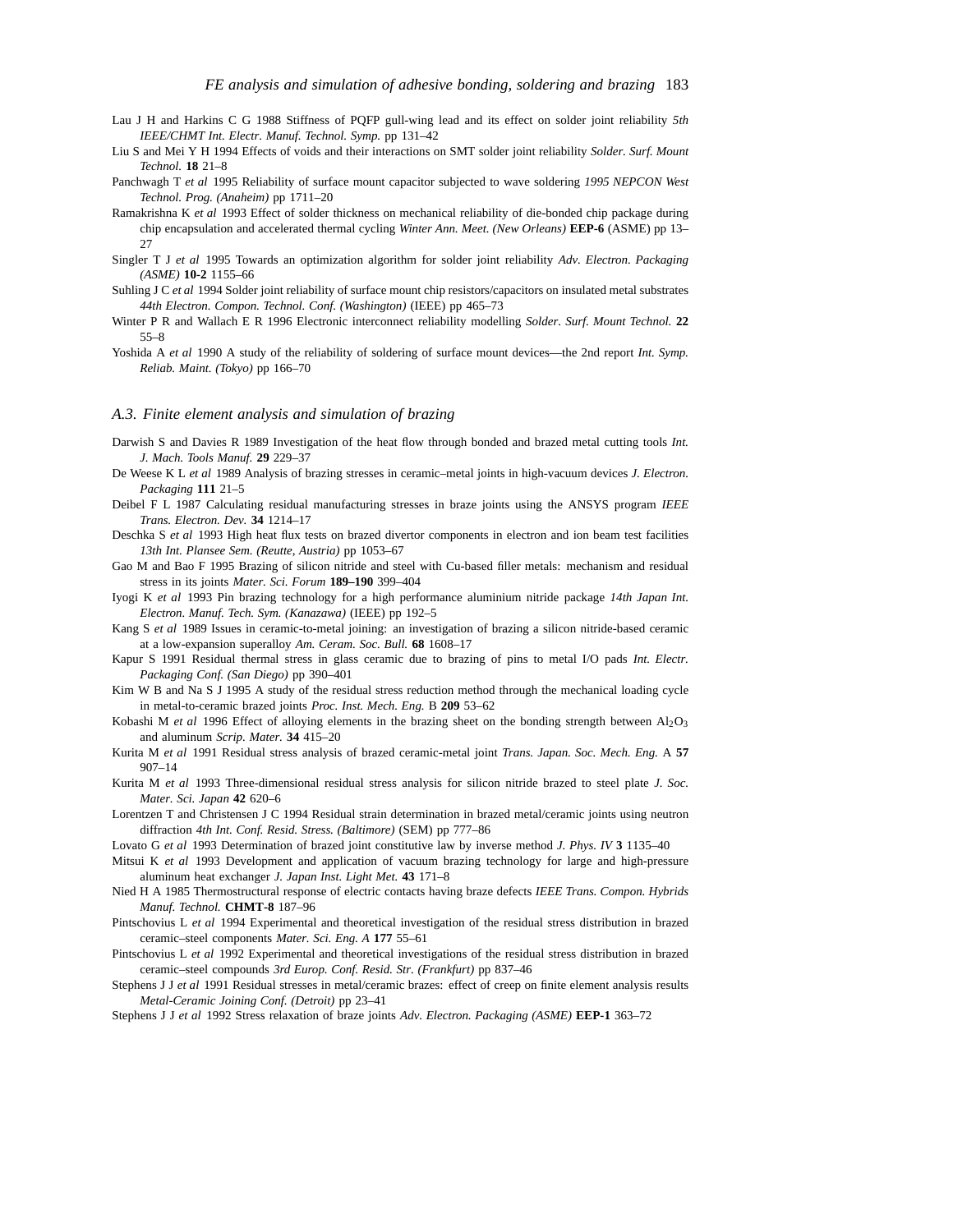- Wang X L *et al* 1996 Mapping of the residual stress distribution in a brazed zirconia–iron joint *Mater. Sci. Eng.* A **211** 45–53
- Younis M A 1992 Mechanical and thermal stresses in clamped brazed and bonded carbide tools *J. Eng. Ind. ASME* **114** 377–85
- Yu E and Lai M 1996 Finite element method analysis of the forming process for double wall brazed tube *Tube Int.* **15** 40–2

Zhou Y et al 1991 Interlayer selection and thermal stresses in brazed Si<sub>3</sub>N<sub>4</sub> steel joints *Mater. Sci. Technol.* **7** 863–8

#### **Appendix B. Abbreviations used in the bibliography sections in appendix A**

In this appendix some abbreviations used in the bibliography sections are explained to assist both readers and reference librarians.

| Air Force Flight Dynamics Laboratory, USA                          |
|--------------------------------------------------------------------|
| Air Force Wright Aeronautical Laboratory, USA                      |
| Annual Technical Conference of the Society of Plastics Engineers   |
| American Society of Civil Engineers, 345 E 47th St, New York,      |
| NY 10017, USA                                                      |
| American Society of Mechanical Engineers, 345 E 47th St, New York, |
| NY 10017, USA                                                      |
| American Society for Testing and Materials, 1916 Race St,          |
| Philadelphia, PA 19103, USA                                        |
| Ball grid array                                                    |
| Computer-aided design                                              |
| Carbon fiber reinforced plastics                                   |
| Column grid array                                                  |
| Computational Mechanics Publications, Ashurst Lodge,               |
| Ashurst, Southampton, SO40 7AA, UK                                 |
| Crack-opening displacement                                         |
| Coefficient of thermal expansion                                   |
| Double cantilever beam                                             |
| Engineering Materials Advisory Services Ltd.,                      |
| 339 Halesowen Rd, Cradley Health, Warley,                          |
| West Midlands, B64 6PH, UK                                         |
| Finite element method                                              |
| Fiber reinforced plastics                                          |
| Glass fiber reinforced plastics                                    |
| Integrated circuit                                                 |
| The Institute of Electrical and                                    |
| Electronics Engineers, Inc.,                                       |
| 345 East 47th St, New York, NY 10017, USA                          |
| International Electronics Packaging Society, Wheaton,              |
| IL, USA                                                            |
| Input/Output                                                       |
| Leadless chip carrier                                              |
| Large-scale integrated (circuit)                                   |
| National Aeronautics and Space Administration                      |
| National Electronic Packaging and Production                       |
| Conference                                                         |
| Printed circuit board                                              |
|                                                                    |